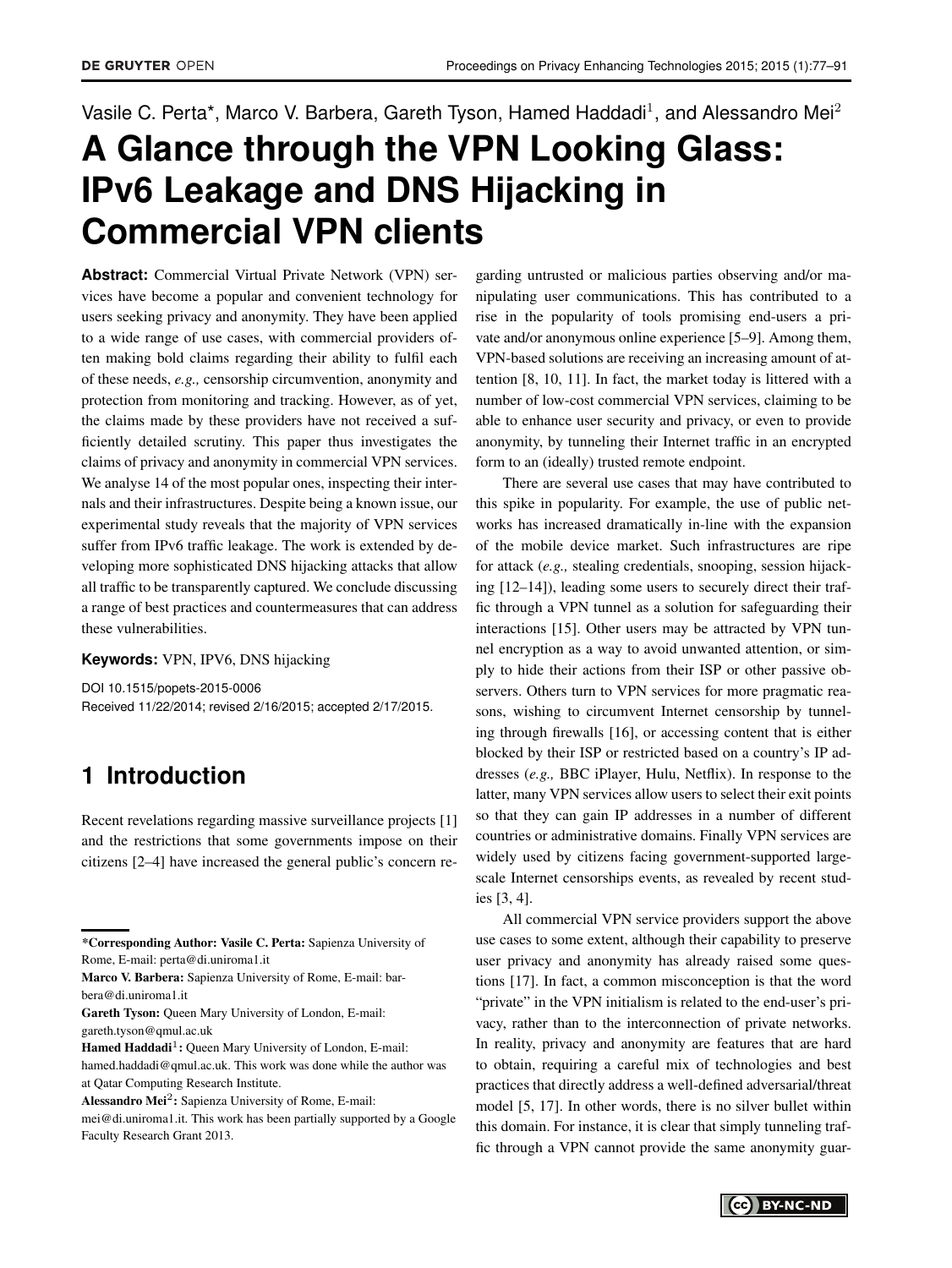antees of more rigorous (and vetted) systems such as Tor [\[5\]](#page-13-3). This does not come as a surprise, as VPNs were not originally intended to provide anonymity and/or privacy.

Still, the appeal that these services have for the general public is very high, perhaps because of their ease of use, their relatively high performance, their effective marketing strategies, and the bold statements the providers make, though in absence of objective evidence in their support. The resulting blind faith that uninformed users may put into these services is thus a worrisome problem that has to be tackled effectively and rapidly.

Within this context, we contribute by shedding light on the privacy and anonymity features of the popular commercial VPN services available today on the market. We use an experimental approach, subscribing to 14 services, downloading their recommended clients on both desktop and mobile systems, and testing them in our lab. Our findings confirm the criticality of the current situation: many of these providers leak all, or a critical part of the user traffic in mildly adversarial environments. The reasons for these failings are diverse, not least the poorly defined, poorly explored nature of VPN usage, requirements and threat models.

This paper is organised as follows. We first survey the tunneling technologies most commonly used by VPN service providers (§ [2\)](#page-1-0), finding that many still rely on outdated technologies such as PPTP (with MS-CHAPv2), that can be easily broken through brute-force attacks [\[18\]](#page-13-14). We then show that the vast majority of commercial VPNs clients suffer from data leakage in dual stack networks (*i.e.,* those supporting both IPv4 and IPv6), sending large amounts of traffic over the native interface, unbeknown to the user (§ [3\)](#page-3-0). By exploring various applications, websites and operating systems, we show that significant amounts of traffic are therefore exposed to public detection, while users retain the belief that all their interactions are securely occurring over the tunnel (§ [4\)](#page-5-0). Most importantly, we find that the small amount of IPv6 traffic leaking outside of the VPN tunnel has the potential to actually expose the whole user browsing history even on IPv4 only websites. We further extend this analysis by delineating a DNS hijacking attack that exploits another key vulnerability in many VPN configurations (§ [5\)](#page-7-0). Through this attack, a substantial amount of IPv4 traffic can be leaked from the VPN tunnel too.

It is important to note that, worryingly, the insecurity of PPTP (with MS-CHAPv2), as well as IPv6 and DNS leakage in VPNs are not new to the community [\[17](#page-13-13)[–20\]](#page-13-15). Despite this, our study reveals that many commercial VPN services still fail to properly secure user traffic. These low-cost solutions therefore raise many questions in terms of trust and reliability. To the best of our knowledge, we are the first to offer quantified information on the severity of this issue, as well as straightforward countermeasures (§ [6\)](#page-11-0).

### <span id="page-1-0"></span>**2 Commercial VPN services**

We begin by surveying a number of commercial VPN services to understand their infrastructures and technologies.

### **2.1 Overview of Commercial VPN service providers**

A large range of commercial VPN services exists today. We therefore begin our study by performing an analysis of the market, registering credentials with 14 services. This set has been selected due to their widespread popularity and advertised features. All the experiments were carried out during the period September – December, 2014. Given the impossibility of objectively measuring it, popularity was approximated with the number of times each VPN service was mentioned in the first 20 Google results corresponding to queries such as "Best VPN" or "Anonymous VPN". The idea was to identify the subset of providers that the average user would be most likely to purchase, based on public reviews, forum mentions, and so on. Our selection was further augmented with VPN services that, although not among the most popular, advertised distinctive features that were relevant to our study. These include Mullvad, which to the best of our knowledge is the only provider mentioning IPv6 leakage protection; Hotspot Shield, promising WiFi security in untrusted hotspots; and TorGuard, which explicitly targets BitTorrent users. Table [1](#page-2-0) lists the providers selected.

#### **2.2 VPN service infrastructure**

We next briefly explore the infrastructures used by commercial VPN services, as observed from our experiments. As Table [1](#page-2-0) shows, the number of available servers (exit points) can vary significantly across providers, ranging from several hundreds of the top 4 down to less than 10 (a small number of servers could indicate the capability of dynamically adding more resources, based on the service utilisation). Figure [1](#page-2-1) presents the distribution of exit points across countries, highlighting a significant bias towards the United States (US). This is probably related to the amount of content that is only accessible from the US, *e.g.,* Hulu, Showtime Anytime, HBO GO. Countries with strict privacy laws (*e.g.,* Netherlands) also seem attractive as VPN tunnel exit points, perhaps driven by users concerned about anonymity.

The distribution of servers across Autonomous Systems (ASes) can also be inspected. A large number of ASes and hosting services are involved in VPN provision. In total, there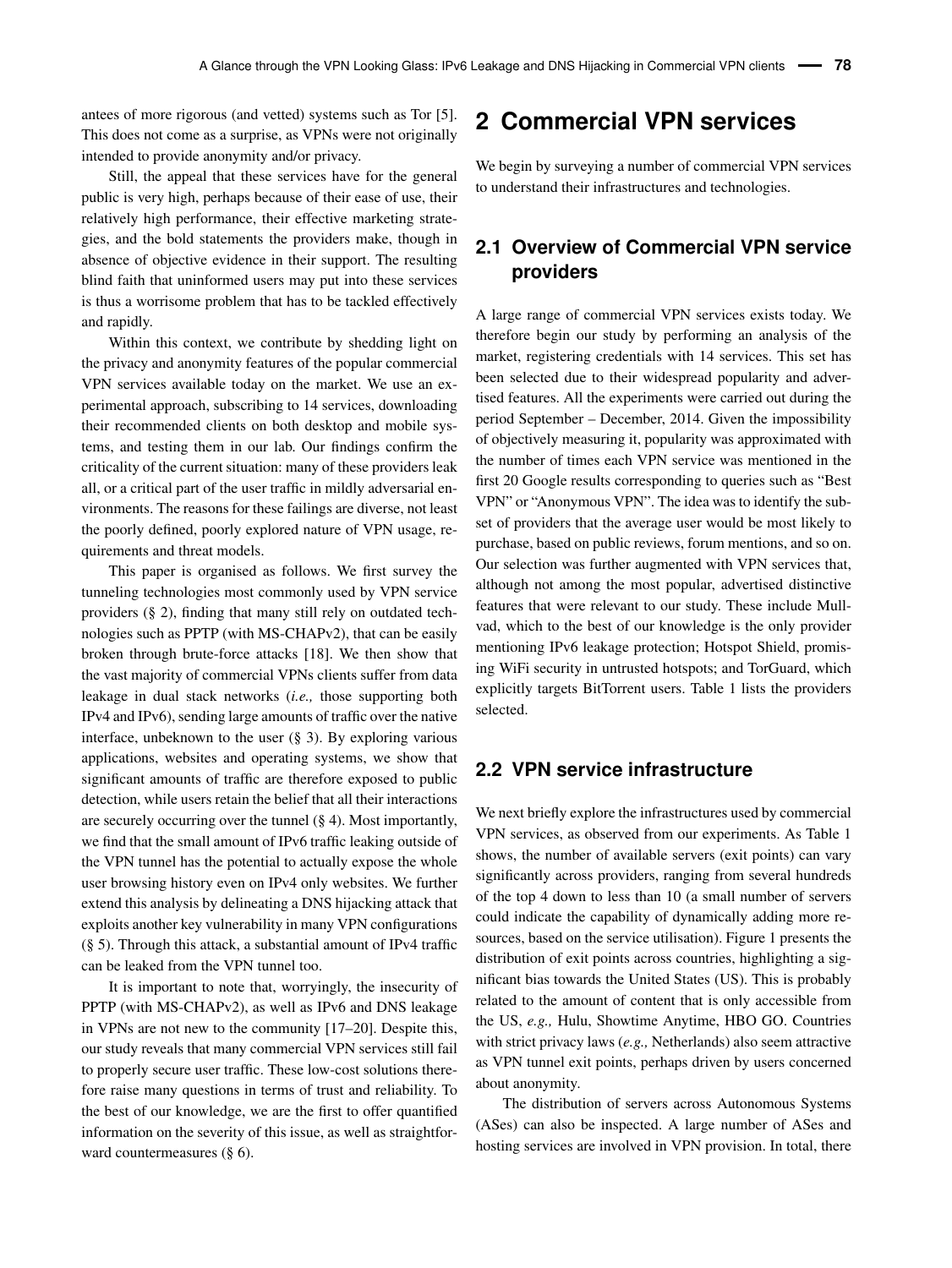<span id="page-2-0"></span>

| <b>Provider</b>              | <b>DNS</b><br><b>Countries</b><br><b>Technology</b><br><b>Servers</b> |     |                     | IPv6-leak                          | <b>DNS hijacking</b> |  |
|------------------------------|-----------------------------------------------------------------------|-----|---------------------|------------------------------------|----------------------|--|
| <b>Hide My Ass</b>           | 62                                                                    | 641 | OpenVPN, PPTP       | <b>OpenDNS</b>                     |                      |  |
| <b>IPVanish</b>              | 51                                                                    | 135 | <b>OpenVPN</b>      | <b>Private</b>                     |                      |  |
| <b>Astrill</b>               | 49                                                                    | 163 | OpenVPN, L2TP, PPTP | <b>Private</b>                     |                      |  |
| <b>ExpressVPN</b>            | 45                                                                    | 71  | OpenVPN, L2TP, PPTP | Google DNS, Choopa Geo DNS         |                      |  |
| <b>StrongVPN</b>             | 19                                                                    | 354 | OpenVPN, PPTP       | <b>Private</b>                     |                      |  |
| <b>PureVPN</b>               | 18                                                                    | 131 | OpenVPN, L2TP, PPTP | <b>OpenDNS, Google DNS, Others</b> |                      |  |
| <b>TorGuard</b>              | 17                                                                    | 19  | <b>OpenVPN</b>      | <b>Google DNS</b>                  |                      |  |
| <b>AirVPN</b>                | 15                                                                    | 58  | <b>OpenVPN</b>      | <b>Private</b>                     |                      |  |
| <b>PrivateInternetAccess</b> | 10                                                                    | 18  | OpenVPN, L2TP, PPTP | <b>Choopa Geo DNS</b>              | N                    |  |
| <b>VyprVPN</b>               | 8                                                                     | 42  | OpenVPN, L2TP, PPTP | <b>Private (VyprDNS)</b>           | N                    |  |
| <b>Tunnelbear</b>            | 8                                                                     | 8   | <b>OpenVPN</b>      | <b>Google DNS</b>                  |                      |  |
| proXPN                       | 4                                                                     | 20  | OpenVPN, PPTP       | <b>Google DNS</b>                  |                      |  |
| <b>Mullvad</b>               | 4                                                                     | 16  | <b>OpenVPN</b>      | <b>Private</b>                     | N                    |  |
| <b>Hotspot Shield Elite</b>  | 3                                                                     | 10  | <b>OpenVPN</b>      | <b>Google DNS</b>                  |                      |  |

**Table 1.** VPN services subject of our study

<span id="page-2-1"></span>

**Fig. 1.** Countries with most VPN exit locations

are 244 ASes used by just 14 providers. We find that providers tend to place their exit points in a number of different ASes, even on a per-country basis. This might be a resilience decision, since it would be non-trivial for snoopers to monitor all exit points. That said, we notice that there is significant co-location in some countries, with several different providers placing their exit points in a very small number of ASes. For example, in Switzerland, 60% of all exit points can be found in a single AS; investigation of this hosting service revealed very strong privacy guarantees which may attract VPN service providers concerned about monitoring issues. Overall, however, the dominant countries (*e.g.,* the US and UK) tend to avoid this level of co-location, perhaps favouring more resilient placement strategies.

#### **2.3 Anonymity features**

We found the most commonly advertised features to be "Access to restricted content" and "Anonymity". Regarding the former, all providers offer similar capabilities by tunneling user traffic towards different countries, although performance, price, and destination numbers may vary. The anonymity claims, however, seem to be exceedingly vague, which is in

contrast with the inherently limited anonymity these services are actually capable of providing. This does not come as a surprise, as VPNs, as opposed to Tor, were not originally intended to provide anonymity and/or privacy.

More specifically, if the only objective is to conceal the user IP address from a website, then a VPN may be a viable choice. For multiple reasons, however, it is questionable that these services provide anonymity beyond this minimal objective. First, it is clear that users are not anonymous from their VPN service provider, which must be blindly trusted to not be malicious, and to not disclose the user traffic to third parties (*e.g.,* through subpoena). The data these providers retain about their customers exacerbates this problem further. For instance, we observed that, at registration time, many VPN services (even some of those supporting the more anonymous Bitcoin payments) ask for the user's personal information, or even for a valid mobile number. Similarly, a number of them admit they retain timestamps, the amount of data transmitted, and the client IP address of each VPN connection. In contrast, in Tor no single relay is able to observe traffic at both ends of a circuit. Also, Tor does not require registration or the providing of any identifying information to download or use its software or network, and Tor nodes promptly remove session keys and any other information about a connection once the connection is closed. Most importantly, Tor users are not expected to trust the single relays, but, rather, the fact that the majority of resources of the Tor network are not controlled by a single malicious entity.

Another way user anonymity may be compromised is through end-to-end attacks (*e.g.,* traffic correlation), which do not require collaborating with or compromising the VPN service provider [\[21–](#page-13-16)[24\]](#page-13-17). While not sufficient, Tor's use of shared, geographically distributed exit points, in combination with an exit point rotation policy, has the potential to make end-to-end attacks harder [\[24–](#page-13-17)[29\]](#page-14-1). On the other hand, the com-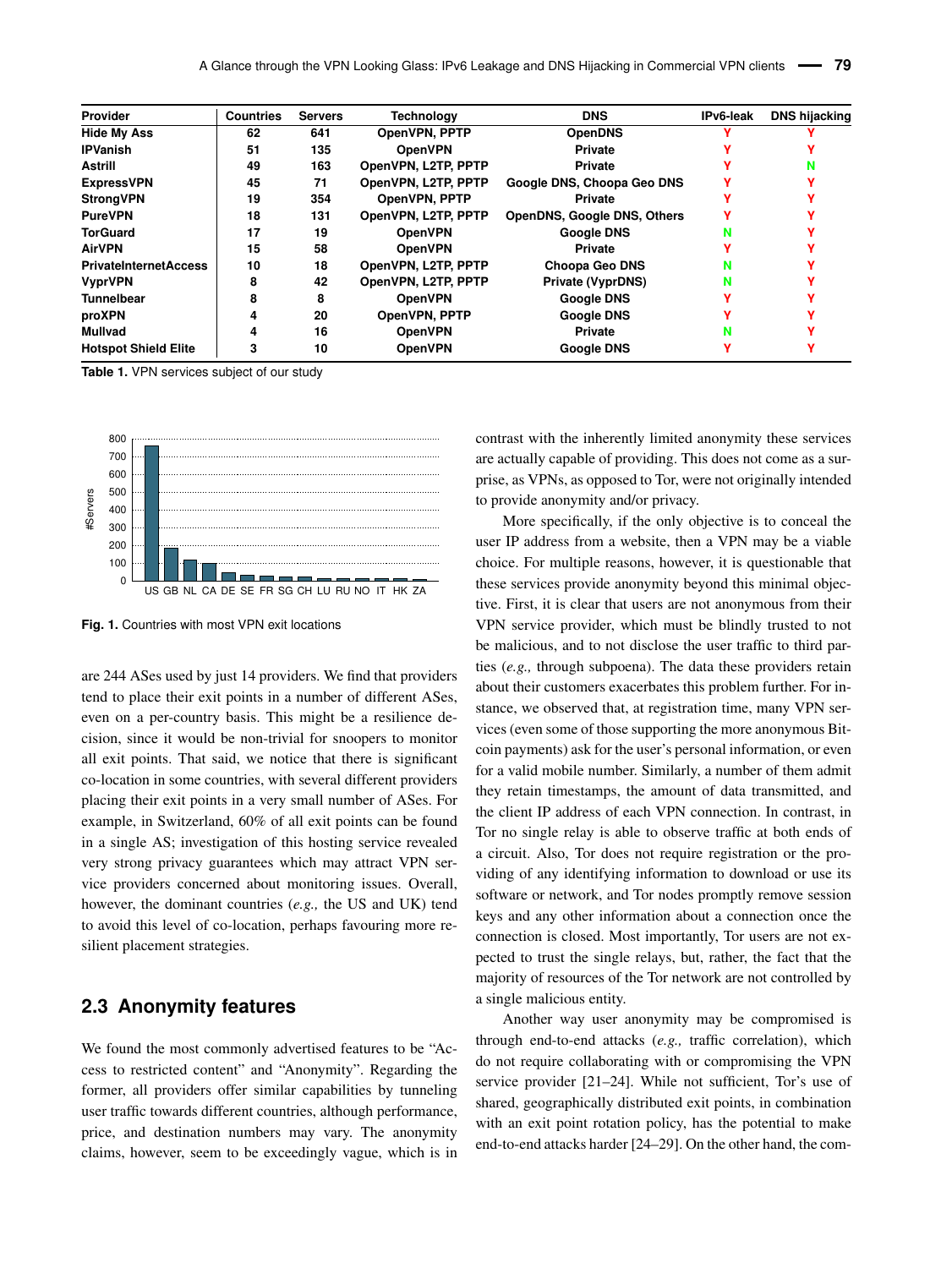mercial VPN services within this study are much easier prey. For instance, in terms of the geographical diversity of their infrastructure, the sum of all VPN services providers still does not match Tor, whose nodes are, as of today, spread across 468 different autonomous systems (against 244). Also, we note that the client interfaces of the VPN services we tested tend to encourage users to give priority to connection quality over location diversity, offering automated server selection based on geographic proximity and/or network speed, remembering the latest server used, or even presenting the random server selection as an available but "not recommended" option. It is therefore likely that a user will always rely on the same small subset of exit servers, making end-to-end attacks far easier.

While a thorough analysis of these issues falls outside the focus of this paper, we wish to highlight the limited practical protection that these services are capable of offering against user information disclosure or simple traffic correlation attacks.

#### <span id="page-3-1"></span>**2.4 Tunnel setup**

The clients of the VPN services we screened support one or more of the following tunneling protocols: OpenVPN, L2TP (with IPsec) and PPTP. Users are typically given free choice of the VPN technology to use, except in some cases, where the technology of choice is driven by the plan purchased. For instance, the cheapest VyprVPN plan only allows PPTP to be used. We found the relatively large number of providers that use PPTP to be worrying, as PPTP's authentication protocol, MS-CHAPv2, is affected by serious security vulnerabilities that have been well-known in the community for years [\[18,](#page-13-14) [30\]](#page-14-2).

Once the VPN client has initiated the tunnel using one of the above technologies, it creates a virtual network interface (*e.g.,* ppp0 or tun0) and manipulates the host routing table in order to redirect all the traffic towards it. Traffic that passes through the virtual interface gets encrypted and forwarded to the VPN remote entry point via the host's active network interface (*e.g.,* WiFi or Ethernet). Once these steps have completed, the tunnel is fully initiated and all user traffic should be sent via the VPN in an encrypted form. The above mechanism holds true across all providers surveyed. The tunneling protocols described have already undergone thorough security analysis. The remainder of this paper focuses, instead, on the second stage of the VPN client's operation: traffic redirection. Although its use of routing table modification is simple, we note it exposes VPN users to a number of subtle, but critical, privacy vulnerabilities. The problem stems from the fact that routing tables are a resource that is concurrently managed by the operating system, which is unaware of the security requirements of the VPN client. Specifically, small changes to the routing table (both malicious and accidental) could result in traffic circumventing the VPN tunnel, creating serious data leakage over other interfaces. The rest of this paper shows how this fact is sufficient to reconsider many of the claims that VPN service providers make about their security and anonymity provisions.

#### <span id="page-3-2"></span>**2.5 Commercial VPN adversary models**

In our study, we consider two general types of adversaries for commercial VPN users. Importantly, both represent the type of adversary a user would likely wish to avoid via their use of a VPN service. These are:

- Passive Observer: The adversary operates monitoring points within the native network provider used by the victim (or another pertinent location). They wish to gain access to the traffic, but do not take proactive steps to circumvent the VPN.
- 2. *Active Attacker:* The adversary controls the point of attachment that the victim connects to. This could be the Internet Service Provider (ISP) or, alternatively, a third party offering connectivity (*e.g.,* in a cafe or hotel). Such an adversary could also masquerade as a trusted WiFi network by faking its SSID [\[12\]](#page-13-8). They wish to gain access to the traffic and would take proactive steps to circumvent the VPN.

In all cases, the adversary's objective is to monitor the traffic exiting the host, or even manipulate it (*e.g.,* rate limiting, censorship). Several instantiations of these adversaries are feasible. For example, governmental agencies wishing to monitor civilian activities would be strongly motivated to take on one of these roles. Also, the very same Internet-based services accessed through VPNs (*e.g.,* search engines, social network sites, forums, IRC servers, and so on) may wish to collect identifying attributes of their users, or build a profile of their activities. These adversaries do not represent a comprehensive set of attackers but, rather, a representative sample of important stakeholders. We use them throughout the rest of the paper to highlight the uses of the vulnerabilities we have discovered.

### <span id="page-3-0"></span>**3 IPv6 VPN Traffic Leakage**

All VPN services surveyed rely on the correct configuration of the operating system's routing table (§ [2.4\)](#page-3-1). Worryingly, no attempt is made to secure this operation, for instance through monitoring the routing table to ensure that their initial con-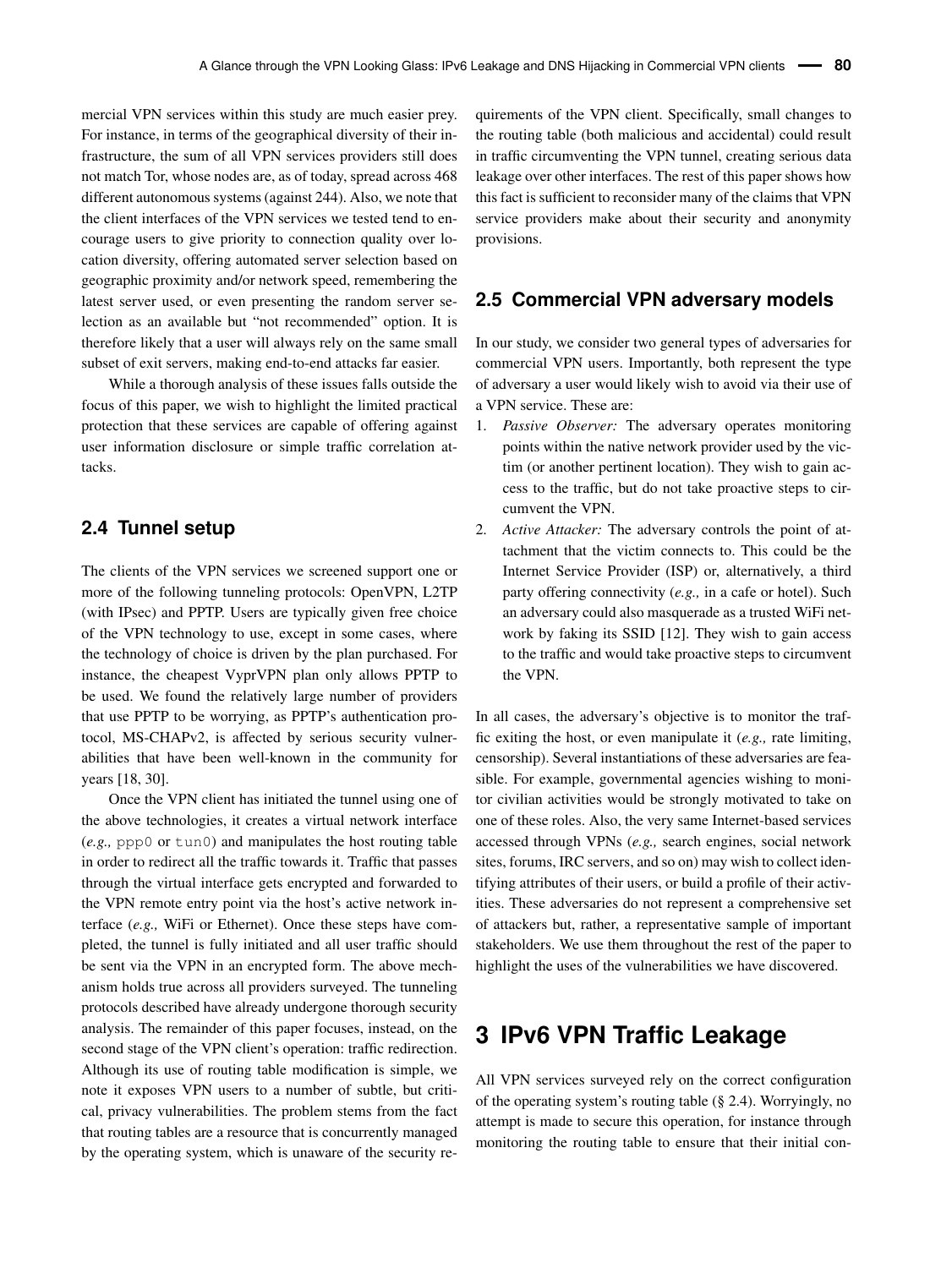figuration is not changed. Small changes could therefore undermine the security offered by the VPN tunnel. We delay the discussion of more sophisticated routing table attacks to later (§ [5\)](#page-7-0). Here, we delineate a more alarming vulnerability, requiring no accidental or malicious changes to the configuration.

The vulnerability is driven by the fact that, whereas all VPN clients manipulate the IPv4 routing table, they tend to ignore the IPv6 routing table. No rules are added to redirect IPv6 traffic into the tunnel. This can result in all IPv6 traffic bypassing the VPN's virtual interface. Although not a serious issue some years ago, increasing amounts of traffic is now IPv6, bringing the problem to criticality [\[31\]](#page-14-3). This attack could be performed by both adversaries detailed in § [2.5.](#page-3-2)

#### **3.1 Why does IPv6 leakage occur?**

The vulnerability relies on the nature of IPv4/6 dual stack implementations on common operating systems. Dual stacks have been introduced to smoothly transition between the two protocols (RFC 4213), allowing a network and host to simultaneously operate both IPv4 and IPv6. The problem emerges because common dual stack implementations show preference to IPv6 when available (in line with RFC 6724).

On dual stack hosts, applications can connect to any remote socket using both IPv4 and IPv6 addresses, depending on which protocol version the remote host supports. To decide upon which to use, the host's DNS resolver should attempt to retrieve both address types from the DNS server (*i.e.,* both A and AAAA records). This is what modern address resolution routines, such as POSIX's getaddrinfo [\[32\]](#page-14-4) do, allowing both protocols to coexist (in compliance with RFC 3493). When both IPv4 and IPv6 addresses are returned, the operating system nearly always shows preference to IPv6. There are also other techniques that select the best of the two connections [\[33\]](#page-14-5). However, IPv6 will usually be preferred as the IPv4 VPN tunnel introduces overheads that increase the resolution delay. In such cases, the operating system refers to the IPv6 routing table to select the first-hop router, bypassing the changes made to the IPv4 routing made by the VPN client. All IPv6 traffic will therefore exit the host via the native (IPv6) network interface, rather than through the VPN tunnel. This simple observation is the crux of IPv6 leakage.

The above vulnerability occurs whenever a host is connected to an IPv6-enabled network. It is important to acknowledge two scenarios in this regard. First, a point of attachment could *accidentally* support the leakage by providing IPv6 connectivity to a client. This is, of course, dangerous, but the point of attachment is not actively trying to subvert the VPN tunnel (*e.g.,* this could be a Passive Observer, such as the ISP). Second, a point of attachment aware of the vulnerability could

*intentionally* enable the leakage by offering IPv6 connectivity and recording all traffic (*e.g.,* an Active Attacker adversary, such as a malicious WiFi AP). The latter is a serious threat, as the attack can be carried out with modest resources. In fact, an AP with no IPv6 connectivity can be easily configured to create a dual-stack WiFi network, as we are going to short shortly (§ [3.2\)](#page-4-0). In reality the adversary does not even need to control the AP. In fact, *any* malicious client connected to a public WiFi can easily create a dual-stack network and inject a rogue Router Advertisement [\[34\]](#page-14-6) to attract and record all IPv6 traffic.

#### <span id="page-4-0"></span>**3.2 Which VPN services are vulnerable?**

To explore how different providers react to the above vulnerability, we create a simple testbed. A campus dual stack WiFi LAN is used to connect a variety of hosts running the following operating systems: Linux (Ubuntu 14.04), Windows (8.1 Pro), OSX (Mavericks), iOS 7, and Android (JellyBean, KitKat). The WiFi access point used is an OpenWrt router running IPv6 through an IPv4 tunnel provided by Hurricane Electric's Tunnel Broker service [\[35\]](#page-14-7). A /64 IPv6 prefix provided by the tunnelbroker is then advertised on the LAN, enabling the clients to configure an IPv6 address through SLAAC (Stateless Address Autoconfiguration). This configuration, which may very well be used by a malicious WiFi router, allows us to transparently monitor all traffic in the network in the same way an adversary would.

After setting up the network, we test every combination of operating system and VPN client. Each test is performed by executing a small measurement tool simulating a generic IPv6-enabled web application. The tool connects to port 80 of the first address returned by the operating system's resolver for the wwww.google.com domain, which is available both via IPv4 and IPv6. This is sufficient to explore how IPv6 traffic is treated by the operating system and VPN. Under perfect circumstances, the connection will be performed through the VPN tunnel, and the WiFi access point will *only* see encrypted VPN traffic.

Our tests reveal that all desktop VPN clients tested, except for Private Internet Access, Mullvad and VyprVPN, leak the entirety of IPv6 traffic (Table [1\)](#page-2-0). We confirm that the reason for this is the combination of the operating system's resolver preference for IPv6 (when available) and the host's IPv6 routing table being left unchanged by the VPN client. One client, TorGuard, acknowledges this problem by offering the possibility of disabling IPv6 traffic (through the advanced settings). However, the option is not enabled by default.

Interestingly, we also notice that even VPN clients that explicitly change the system's DNS server to one they control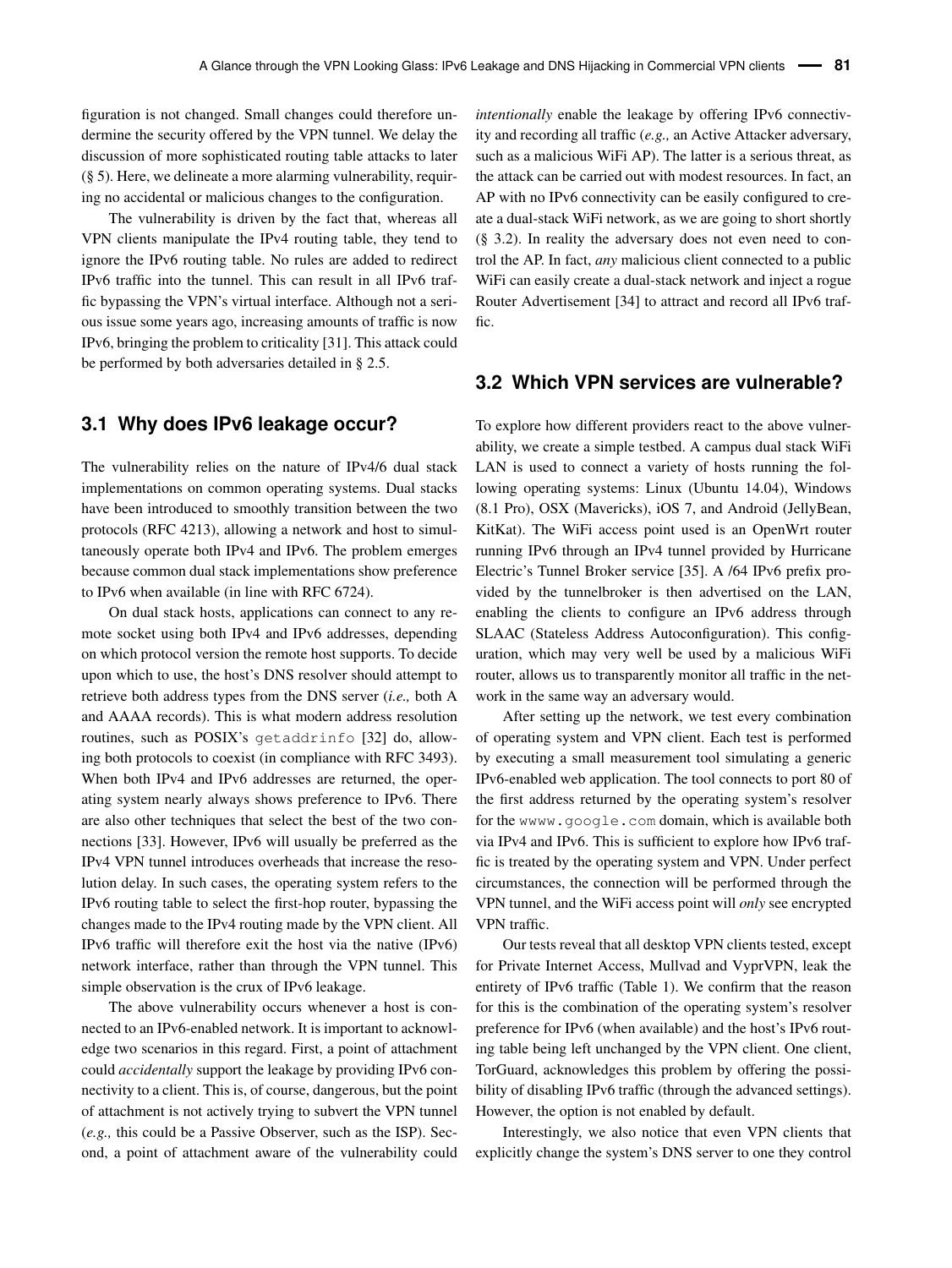(Table [1\)](#page-2-0), still allow for IPv6 addresses to be returned to the end-host, thus supporting the leakage. In other words, the steps so far taken by nearly all providers to deal with this problem, if any, are ineffectual. As already mentioned, the only services that are not affected by IPv6 traffic leakage on desktop OSes are Private Internet Access, Mullvad, VyprVPN, and, if explicitly enabled by the user, TorGuard. During the tunnel setup, their clients completely disable IPv6 on the hosts' network interface(s). This is a rather drastic approach, but it turns out to be very effective, given the possibility of falling back on IPv4 in dual stack networks.

A separate discussion must be presented for mobile OSes. We experimentally observed that, on iOS, all tested VPN services are immune to IPv6-leakage, as IPv6 is completely disabled during the VPN tunnel lifetime. On the other hand, we found that the leakage affects *all* VPN services on Android, including Private Internet Access, Mullvad, TorGuard and VyprVPN.

# <span id="page-5-0"></span>**4 Measuring the Criticality of IPv6 Leakage**

We quantify the criticality of IPv6 leakage by investigating the extent to which actual applications (*e.g.,* Web browsers) are exposed to the attack. We combine a number of datasets to investigate this issue from multiple angles. Note that, although this vulnerability only emerges when a host has IPv6 connectivity, recent work highlights a significant upward trend, with IPv6 prefixes constituting 60% of new allocations [\[31\]](#page-14-3). Enterprise networks are particularly driving this, yet home networks also have increasing uptake [\[36\]](#page-14-8).

### <span id="page-5-2"></span>**4.1 How exposed are websites to leakage?**

Web traffic forms the bulk of Internet transactions. Arguably, it is also the most sensitive. The most popular web browsers (*e.g.,* Google Chrome, Firefox, Internet Explorer, Safari, Opera) have been natively supporting IPv6 for a while, exposing the browsing of users of vulnerable VPN services. Thus, we begin our analysis by inspecting the Alexa rankings for popular websites that are IPv6-enabled. To do so, we perform AAAA DNS queries against the top 500 websites for every country. Figure [2](#page-5-1) presents the list of top IPv6 websites, alongside how many countries count them among their top 500. Overall, we find that 19% of websites support IPv6. that are not affected by Pto Farfitic leakage on desktop OSes<br>
into are ord affected by the user, TorGuard. During the tunnel setup,<br>
the ones intervent charactery disable IPv6 on the hossi tervent in<br>
the relation of the

A variety of sites are present. Deciding which ones are

<span id="page-5-1"></span>

**Fig. 2.** Topmost popular IPv6-enabled websites, alongside how many countries count them among their top 500

from) is a subjective process. However, we observe various intuitively sensitive IPv6 websites. These include search engines, social networks, blog platforms, adult content providers and illegal video services. It is likely that some users may want to leverage VPNs to stop these sites from knowing their identity, or from tracing their activities. This wouldn't be possible in the case of IPv6 leakage, as all interactions with these sites would circumvent the VPN tunnel and silently occur over the open native interface. One solution to intermediate snooping might be to use a secure protocol (*e.g.,* HTTPS); in fact, 84% of the domains studied support HTTPS. However, this would not protect the user's identity from the website owner. Further, even HTTPS traffic may be susceptible to de-anonymisation by analytics tools [\[37,](#page-14-9) [38\]](#page-14-10), or man in the middle attacks enabled by the data leakage (*e.g.,* sslstrip [\[39\]](#page-14-11)). At the very least, this would allow a passive observer to discover which HTTPS websites the user is viewing (with 90% accuracy [\[37\]](#page-14-9)).

#### **4.1.1 IPv4 browsing history leakage**

So far, the discussion has exclusively focused on websites that operate over IPv6. Although these are often big players (*e.g.,* Google, Facebook, Wikipedia), one could argue that they only represent a relatively small portion of the web, which still solely relies on IPv4. Unfortunately, this leaked IPv6 traffic can be extremely harmful for the user privacy, as we discuss now.

During our experiments we observed that the majority of websites also embed a number of third party "plug-ins" (*e.g.,* ad brokers, trackers, analytics tools, social media plugins). The large diffusion of these objects has already raised concerns about a decreasing number of external, large entities being able to get a detailed view of the web browsing activity of all the Internet users [\[40](#page-14-12)[–42\]](#page-14-13). A substantial contribution to this leakage is the Referer HTTP header, disclosing the exact URL of the visited page in the fetches of each of the third party objects embedded in it. If just a single one of these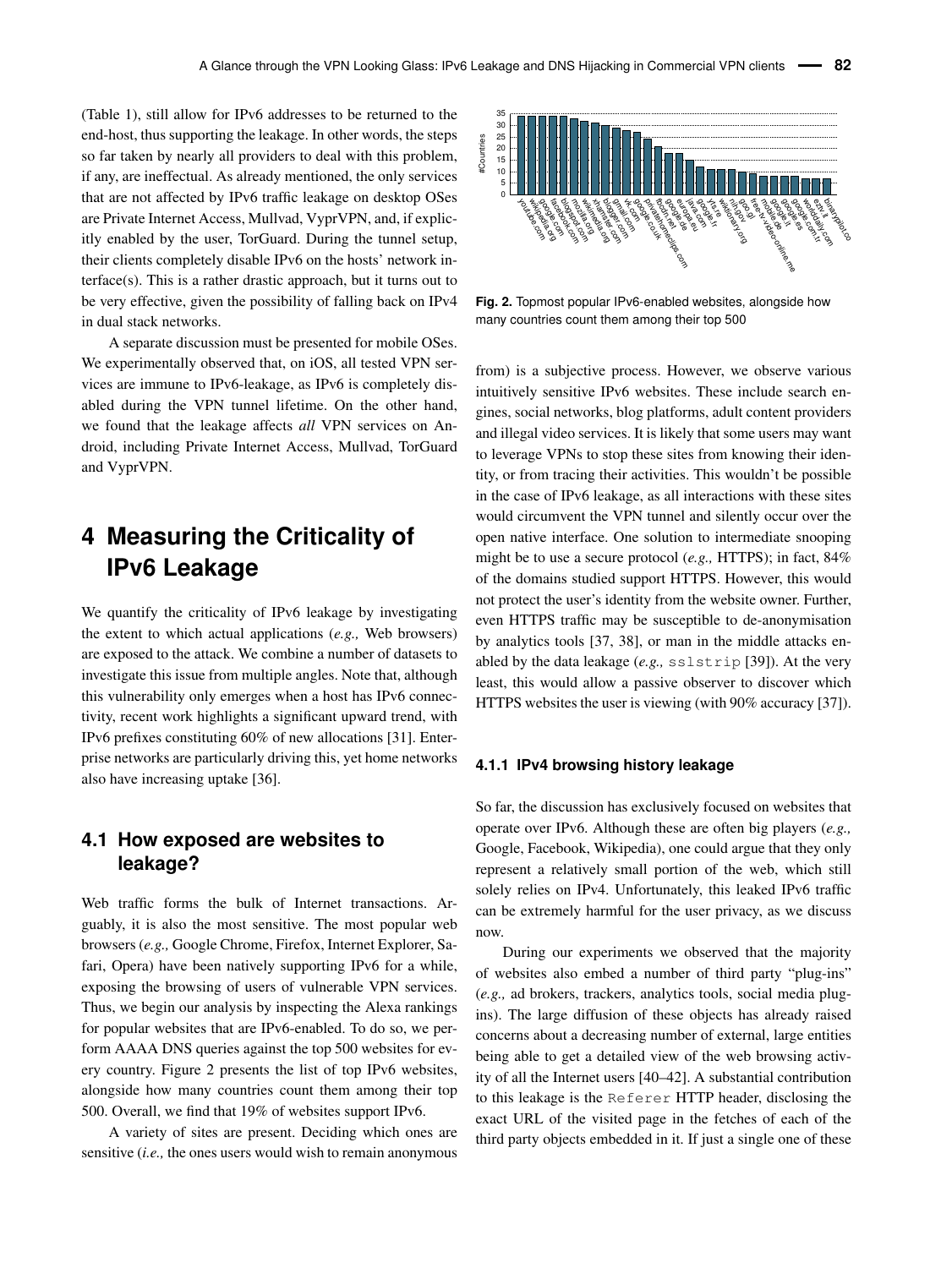<span id="page-6-0"></span>

**Fig. 3.** Top third-parties that leak IPv4-only websites through the Referer header. 92% of the Alexa top 1K IPv4-only websites embed objects of at least 1 of these third parties.

fetches were to happen outside of the VPN tunnel (through IPv6 leakage), the actual user IP would be revealed to the relevant third-party, and, perhaps most importantly, the Referer header would reveal the page the victim is visiting to any other Passive Adversary.

To quantify this phenomenon, we study the number of IPv6 third party objects that the Alexa [\[43\]](#page-14-14) top 1K IPv4-only websites embed. The crawling was automated using the Selenium WebDriver [\[44\]](#page-14-15). The results reveal that IPv6 third party objects are extremely common. In fact, 92% of the pages we studied contained at least one of them, exacerbating the leakage hugely. Figure [3](#page-6-0) presents the top third parties these objects belong to. As expected, these include various mainstream organisations, such as Google, Facebook, and Yahoo, which are among the early IPv6 adopters.

### **4.2 How exposed is mobile traffic to leakage?**

Considering the amount sensitive data stored in smartphones, it is critical to understand the level of exposure that mobile users have to IPv6 leakage. The issue is even more critical considering that, according to our experiments, all of the VPN services we tested on Android leak IPv6 (§ [3.2\)](#page-4-0). The same observations about web browsing leakage we did in § [4.1](#page-5-2) thus apply to Android web browsing too.

In order to investigate the existence of other, less obvious sources of leakage, we test the top 100 most popular applications available on the Android Market, fetched using an unofficial Google Play API [\[45\]](#page-14-16). In our experiments, we use the dual stack OpenWrt testbed described in § [3.2:](#page-4-0) We connect an Android device running a VPN client and monitor, in turn, the network traffic generated by each app for 5 minutes. Note that we only use one exemplary VPN service because

our experiments show that they all leak in the same manner. Our measurements revealed that, similar to what we observed for websites, almost all apps we tested (80%) indirectly leak sensitive information through third party plug-ins: namely, the embedded advertisements. It is interesting to note that, among the apps surveyed, we found that Google's DoubleClick is the only advertisement engine that supports IPv6. This does not mitigate the leakage, though, as, recently, Viennot *et al.* [\[46\]](#page-14-17) found that 75% of all Android apps include Google ad libraries, which suggests that all these apps are exposed to the leakage. Also, unlike other Google traffic, advertisements are always served in the clear via HTTP, allowing passive monitoring to easily occur.

Unlike web-based advertisements, we also observe a remarkable amount of information contained with mobile ad fetches. For instance, depending on the application requesting the advertisement, various sensitive data is exposed, including application name, language, location, mobile carrier used, *etc.*. In addition, the ads are sent very frequently (*e.g.,* every 10 seconds) which may even make it possible to monitor app usage over time, and accurately profile the user. Moreover, Castellucia *et al.* [\[47\]](#page-14-18) show that by just observing Google advertisements, an attacker can reconstruct a target user profile with high accuracy.

### **4.3 How exposed is peer-to-peer to leakage?**

Anecdotally, VPN services are popular among peer-to-peer users wishing to anonymise their downloads. The open nature of these systems allow us to explore this hypothesis by measuring how many BitTorrent IP addresses belong to VPN service provider exit points. Note that we do not collect any sensitive data that could be attributed to individual users (particularly as user IP addresses often change over time). Our analysis only focuses on aggregated statistics rather than individual user activity. To further ensure this, the exact content shared by users was not recorded. Rather, we used the tracker's labels to categorize each torrent to a particular content (*e.g.,* "Movies"). In addition, all collected data was deleted after the analysis.

We have performed several crawls of the most popular BitTorrent site, Piratebay, collecting information on 33.5K torrents. Whenever a new torrent was published, we repeatedly downloaded its peer list every 5 minutes from the tracker. This collected 2.7M unique IP addresses. We then checked if these addresses were registered with any of the VPN service providers presented in § [2.](#page-1-0) Note, however, that this is a lower estimate because we do not possess a comprehensive list of all VPN exit points in the world.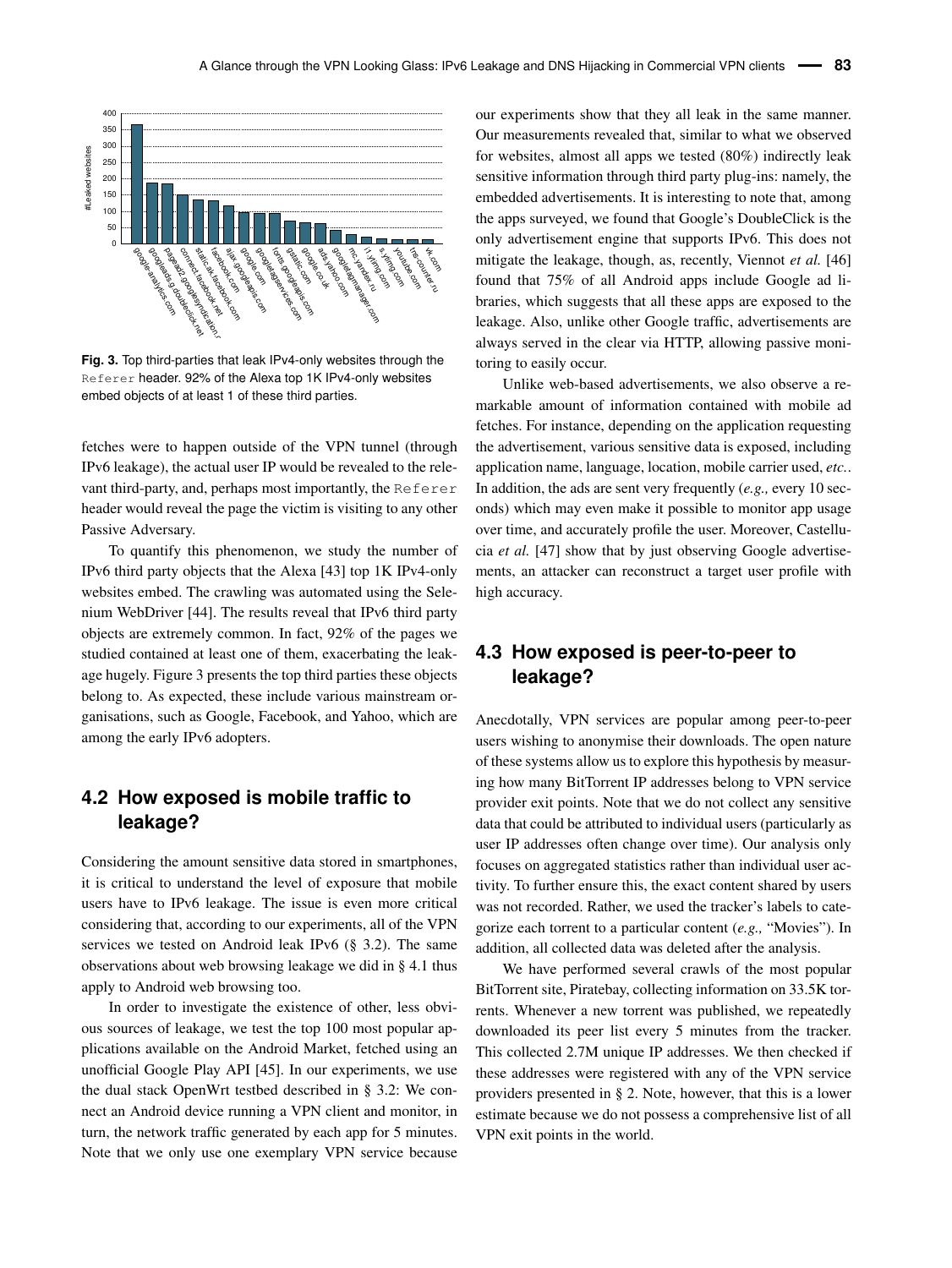<span id="page-7-1"></span>

**Fig. 4.** Fraction of VPN users in swarms

<span id="page-7-2"></span>

| Country         | #IPv6 | # Peers    | %IPv6  | #IPv6      | # Peers | %IPv6  |  |
|-----------------|-------|------------|--------|------------|---------|--------|--|
|                 |       | 29-06-2014 |        | 04-03-2014 |         |        |  |
| US              | 4281  | 31429      | 13.62% | 10148      | 33212   | 30.56% |  |
| Germany         | 29    | 303        | 9.57%  | 90         | 239     | 37.66% |  |
| <b>Malaysia</b> | 111   | 2137       | 5.19%  | 97         | 989     | 9.81%  |  |
| <b>France</b>   | 95    | 2516       | 3.78%  | 631        | 2011    | 31.38% |  |
| Japan           | 12    | 400        | 3%     | 31         | 197     | 15.74% |  |
| China           | 13    | 557        | 2.33%  | 59         | 305     | 19.34% |  |

**Table 2.** Top Countries for Native IPv6 Deployment in BitTorrent

Figure [4](#page-7-1) presents the fraction of IP addresses in each swarm that originate from a known VPN exit point (as a CDF). The number of VPN users varies heavily across the different swarms: Diversity can be observed between different content categories, as well as within individual categories. In total, we find that 1.2% of trace entries come from known VPN exit points. We also note that some categories have a higher tendency towards VPN services than others. For example, approximately half of all pornographic torrents contain at least one VPN user. Another interesting point is that VPN users participate in BitTorrent swarms for longer than non-VPN users. As a proportion, they are witnessed in our logs more than 3 times as often as non-VPN users.

All of these VPN service users are therefore potentially leaking IPv6 traffic, via both BitTorrent and HTTP. Unfortunately, our traces cannot reveal which users also use IPv6, as we only observe their VPN tunnel exit address at the tracker. Consequently, we turn to [\[48\]](#page-14-19), which publicly reports the number of IPv6 BitTorrent peers per country, using the methodology detailed in [\[49\]](#page-14-20). Table [2](#page-7-2) presents the results for the last two measurement periods. It shows that some countries have a significant IPv6 presence, most notably the US. Such regions would therefore be extremely vulnerable to IPv6 leakage. Many popular clients, including Vuze and *µ*torrent, already support IPv6, which means this value will increase as soon as native networks introduce support.

# <span id="page-7-0"></span>**5 Strong Adversary: Hijacking the DNS**

A key assumption of the above vulnerability is that the host is connected to an IPv6-enabled network. This network could be an unaware ISP or, alternatively, a malicious access point consciously trying to acquire leaked IPv6 traffic. In either case, only IPv6 traffic is vulnerable. We next discuss a more concerted attack, which attempts to create *DNS leakage*, subverting the resolution of a host's DNS queries. Through this, the adversary can resolve all DNS queries to its own local proxies, bypassing the VPN tunnel and gaining control over *both* IPv4 and IPv6 traffic.

To date, in the context of VPNs, DNS leakage has mostly been related to Windows systems. In particular, Windows does not have the concept of global DNS settings, rather, each network interface can specify its own DNS. Due to the way Windows processes a DNS resolution [\[50\]](#page-14-21), any delay in a response from the VPN tunnel may trigger another DNS query from a different interface, thus resulting in a leak. In this section, we extend this vulnerability to other platforms (Linux, Android, OSX, iOS) and define a novel attack that allows an adversary to hijack the DNS traffic of many VPN services, even for those whose client explicitly sets a custom DNS server.

#### **5.1 DNS configuration primer**

The DNS hijacking attack works by manipulating a host into redirecting its DNS queries to an adversary-controlled server. Despite the criticality of the DNS resolution process, we found that most VPN services do not take significant steps to secure it. We broadly classify the observed DNS configurations into three types (see Table [1\)](#page-2-0):

- 1. *Default:* Under certain configurations, some VPN clients do not change the DNS settings, leaving the host's existing DNS server as the default. For instance, we observed that the desktop version of HideMyAss (v1.17) does not set a custom DNS when using OpenVPN.
- 2. *VPN Managed Third-party DNS:* Most VPN clients override the DNS server settings during setup. Among the 14 VPN service providers we analysed, we found that 8 use third party DNS servers, namely OpenDNS, Google DNS and Choopa Geo DNS.
- 3. *VPN Managed Private DNS:* We found that 6 VPN service providers operate their own private DNS service.

From the perspective of an attacker, these three configurations represent varying levels of difficulty. However, as shown below, all can be overcome. In this attack we assume the ad-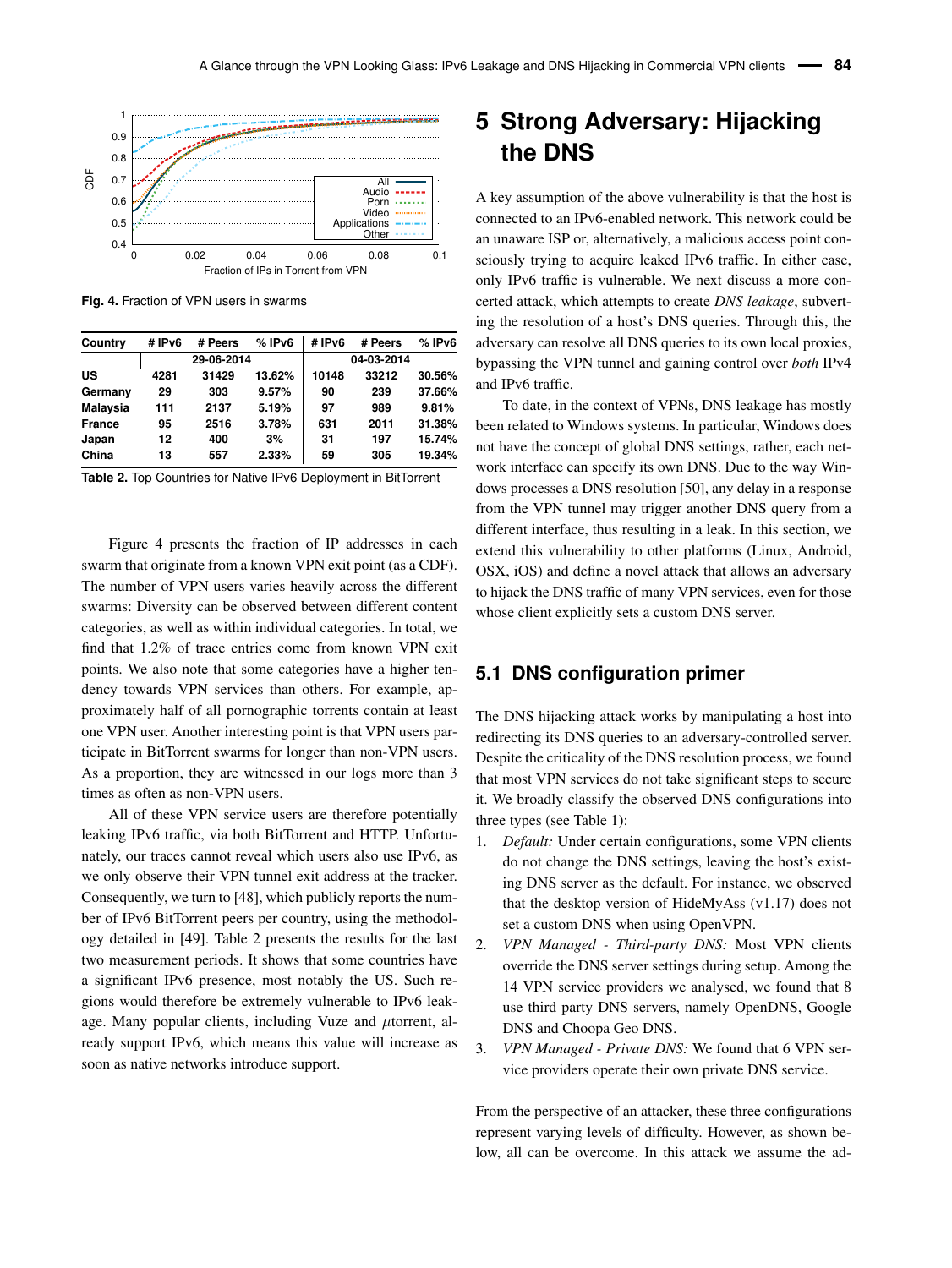<span id="page-8-0"></span>

**Fig. 5.** Hijacking the DNS through a route injection attack (OpenVPN tunnels)

versary controls the network's gateway (*e.g.,* the WiFi access point). Note that this assumption is not restrictive, as it falls within the typical threat model of commercial VPN services (*e.g.,* securing communications in an untrusted wireless network).

### **5.2 Hijacking default DNS configurations**

The simplest scenario is where the VPN client does not change the victim's default DNS configuration (*e.g.,* HideMyAss over OpenVPN). In this case, subverting DNS queries is trivial. The access point can simply use DHCP to set the victim's DNS server to one that it manages itself. The adversary will then receive all DNS queries generated by the host.

### **5.3 Hijacking VPN managed configurations**

The next scenario occurs when the VPN client overwrites the existing DNS configuration with a DNS resolver specified by the VPN server during the tunnel setup. In such a case, the adversary must take extended steps to hijack the victim's DNS resolver, this time targeting its routing table. The idea is to trigger a configuration change that will make the DNS a local network resource, accessible via the LAN rather than through the VPN. This is possible because the VPNs studied operate under a *split-tunneling* mode, where only traffic directed towards the public Internet gets forwarded through the VPN tunnel; all local hosts (*e.g.,* network printers) are accessed directly. The

way the attack is actually implemented depends on the VPN tunneling protocol used, as they modify the client's routing table in different ways. In particular, we found that OpenVPN clients and PPTP/L2TP clients have different ways of configuring the default routes used to forward the traffic through the VPN tunnel. We therefore discuss the two possible implementations (OpenVPN or PPTP/L2TP tunnels) separately below.

#### <span id="page-8-1"></span>**5.3.1 OpenVPN tunnels - Route Injection Attack**

OpenVPN supports both layer-2 and layer-3 tunnels, implemented through the *tap* ant *tun* virtual interfaces, respectively. Upon tunnel setup, the VPN client needs to set a default route, forwarding the traffic through the secure tunnel. Rather than deleting the existing default route (set via DHCP), the VPN client manipulates the host's routing table by inserting two prefixes: 0/1 and 128/1, as recommended by the OpenVPN manual [\[51\]](#page-14-22). As these are more specific than the 0/0 default route, all traffic is sent through the tunnel's virtual interface (usually tun0 or tap0) instead of the host's native network interface. With this configuration, all user DNS queries are securely sent to the correct DNS server via the VPN.

An outline of the DNS hijacking, through a *route injection* attack, is depicted in Figure [5.](#page-8-0) The attacker, who controls the access point, first sets a low DHCP lease period (Step 1), forcing the victim to periodically re-request new DHCP information (*e.g.,* after 60 seconds). Through this, the adversary can use DHCP renewals to manipulate the end-host routing table at anytime after the VPN tunnel is established. In particular, the gateway option in the DHCP configuration forms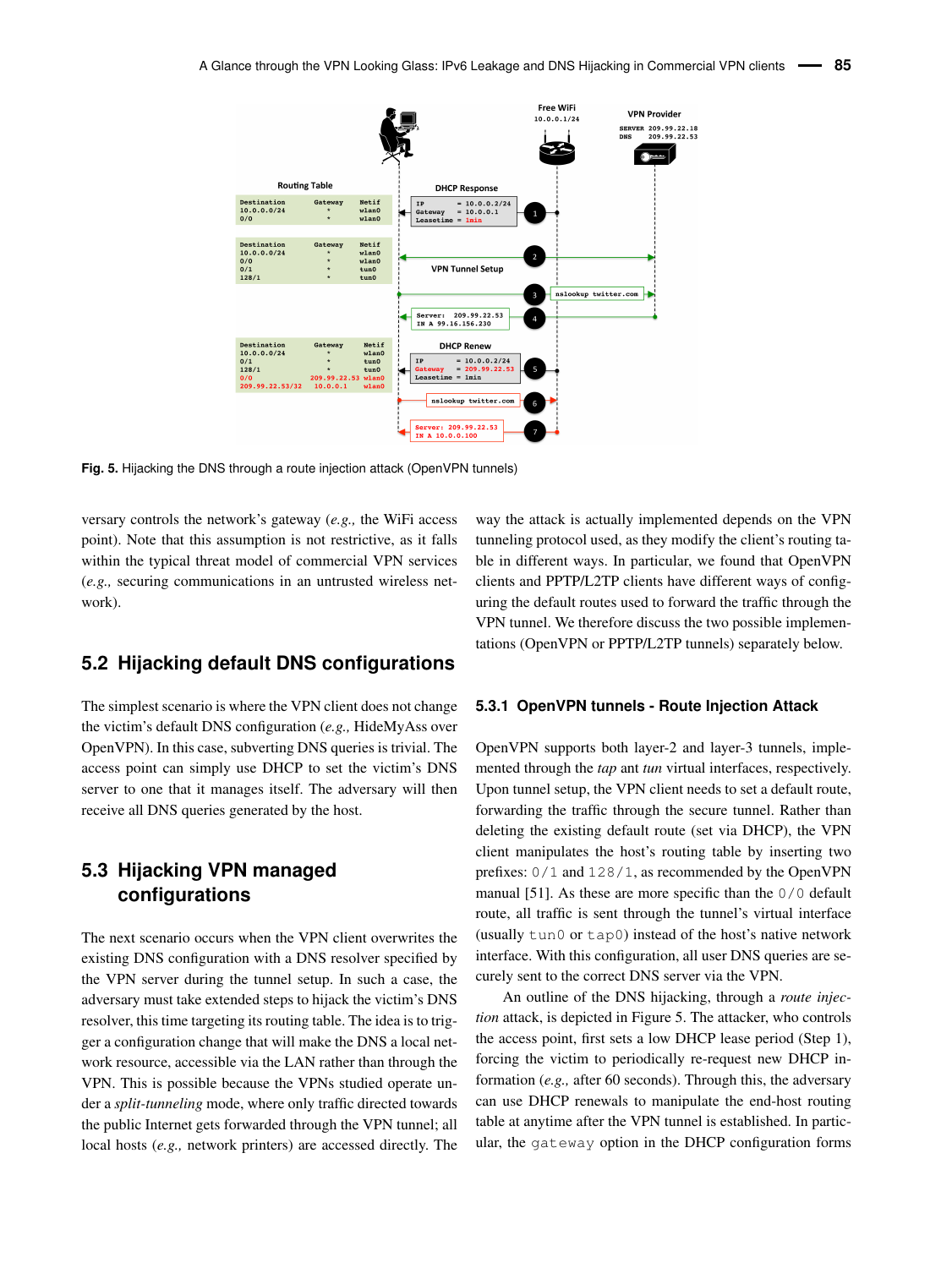<span id="page-9-0"></span>

**Fig. 6.** Hijacking the DNS (PPTP and L2TP tunnels)

the basis of the attack. The access point first creates a new virtual interface using the IP address of the VPN's DNS server. Detecting the VPN service provider used is trivial by passively monitoring the remote IP of the tunnel. The provider can then be mapped to the DNS server used by that particular server location.

After this, when the victim performs a DHCP renewal, the access point sets the victim's default gateway to that of the newly created interface (*i.e.,* the DNS server's IP address). Upon receiving the new DHCP configuration, the victim first checks if the specified gateway is locally reachable. Using ARP, the client will discover the available (virtual) interface created by the access point that has mirrored the DNS server's IP address. Following this, the client's routing table will be updated. However, since the new gateway is on a different subnet, a new entry is added for this specific IP address (*e.g.,* 209.99.22.53/32 in Step 5). From now on, all DNS queries will be forwarded directly to the fake interface on the access point, rather than through the tunnel. We have confirmed that this occurs without the VPN clients detecting the changes.

#### <span id="page-9-1"></span>**5.3.2 PPTP and L2TP tunnels**

We found the above attack to be ineffectual for PPTP and L2TP tunnels with all VPN service providers studied. The reason is that clients set only one default route, 0/0, as opposed to the two routes — 0/1 and 128/1, in the case of OpenVPN. Importantly, before doing this, the existing default route is either removed or de-prioritised by binding it to the local network interface. As such, we find that any route subsequently

injected into the routing table by DHCP gateway option gets ignored (as it has a lower priority with respect to the default route to the tunnel).

A different strategy (depicted in Figure [6\)](#page-9-0) must therefore be used: The access point assigns the victim an address in a small bogus subnet that includes the DNS server used by the VPN. For instance, if the VPN's DNS server were 208.67.222.222, then the victim would be assigned an address in the 208.67.222.0/24 subnet (*e.g.,* 208.67.- 222.10). This bounds all the traffic towards the subnet, including that towards the DNS server, to the actual network interface (*e.g.,* wlan0) of the victim host. This interface would therefore get priority over the default rule imposed by the VPN client.

Note that this hijacking attack works as well with Open-VPN, although it is more intrusive. In fact, a key difference with respect to the previous attack is that changing the address of the victim through a DHCP renewal will temporarily disconnect the host from the VPN. This side-effect may be avoided if the adversary launches the attack pre-emptively, *i.e., before* the VPN tunnel is actually established, which would negate the need to leverage DHCP renewals.

Finally, note that the adversary has to be careful in excluding the entry point of the VPN tunnel from the bogus subnet. If that wasn't the case, the creation of the VPN tunnel would fail, increasing the chances that the victim notices the attack. While selecting the bogus subnet is trivial when a third-party DNS service is being used (*e.g.,* Google DNS in Figure [6\)](#page-9-0), it becomes tricky if the provider uses a private DNS server, as the subnet must contain at least three IPs (*i.e.,* the DNS server, the gateway, and the victim host). For instance, we observed VyprVPN to use custom DNS servers whose address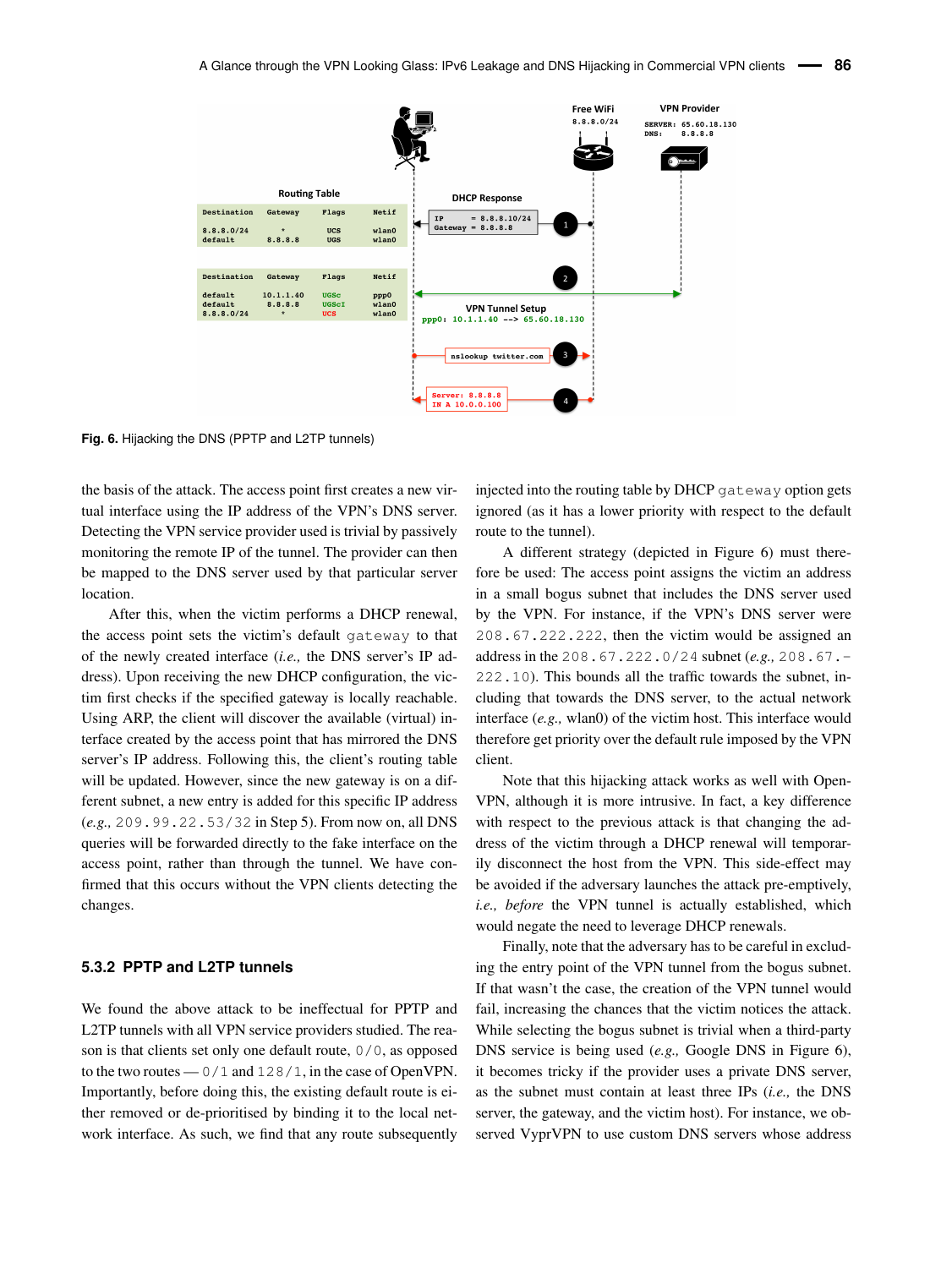is very close to the VPN entry point (*e.g.,* 138.199.67.53 for the DNS, and 138.199.67.18 for the entry point). This configuration makes it impossible to split the two IPs into two different subnets, thus thwarting the attack (although perhaps involuntarily). Interestingly, no other VPN service using private DNSes (Table [1\)](#page-2-0) appears to be using this kind of configuration. Further, noe that VyprVPN is still vulnerable to the route injection attack when OpenVPN is used.

#### **5.3.3 Advanced DNS configurations - VyprDNS**

A separate discussion has to be made for VyprVPN, whose DNS service – VyprDNS – provides extra security measures to make sure the configuration is working correctly. In particular, we observed that the tunnel setup fails if the client is using a different DNS server than the one managed by VyprVPN. By inspecting the traffic with tcpdump, it appears that immediately after the secure tunnel is configured, the VPN client generates 3 random domain name lookups, with all of them returning an error (NXDOMAIN). Importantly, we observed that whenever these queries are sent to a different DNS server, the VPN connection will be immediately closed. This suggests that the client separately contacts the VyprDNS server (using a bespoke protocol) to verify that the queries were properly received and answered, and if this is not the case, the VPN client reports an error and the tunnel setup fails.

Despite implementing this advanced DNS feature, we find that the check is only performed directly after the tunnel has been established. Therefore simply delaying the attack for 60 seconds (using the DHCP lease time), these checks can be circumvented. We experimentally confirmed the efficacy of the route injection attack on VyprVPN when using this delay.

#### **5.4 Attack feasibility**

Both versions of the DNS hijacking attack we presented require the adversary to control the DHCP server used by the victim host (*e.g.,* the WiFi router). We do not deem this assumption to be particularly restrictive, as it falls within the typical threat model of commercial VPN services (*e.g.,* securing communications in an untrusted wireless network).

A second, more restrictive requirement is to know the IP address of DNS server in use by the VPN at the victim host. To tackle this, the adversary could passively monitor the clientside IP of the VPN tunnel. This would reveal the VPN service used, which could then be mapped to the relative DNS server (*e.g.,* column "DNS" in Table [1\)](#page-2-0). Note that the mapping may need to take into consideration location too, as we observed some providers to use different DNSes in different servers.

In the case of PPTP/L2TP DNS hijacking the adversary may need to guess the DNS server before the VPN is established. Google DNS and OpenDNS are typically good candidates, given their popularity (§ [1\)](#page-2-0). This is more challenging when the VPN service provider manages its own private DNS service. In these cases, historical information about the victim's preferred VPN service (and about the corresponding DNS) can be leveraged if the victim has been previously encountered.

Once the victim has been configured to forward its DNS queries to an adversary-controlled DNS server, traffic to all the domains resolved by the victim can be circumvented from the VPN. For instance, the adversary can resolve all the domains to a set of local web caches it operates, thus allowing the access point to seamlessly monitor all web traffic. Approaches such as DNSSEC have attempted to mitigate these risks, yet they are not widely deployed (under 3% of resolvers support DNSSEC [\[52\]](#page-14-23)). To avoid detection, the access point could even use its own VPN (with the same provider) and forward all traffic; web-based checks (*e.g.,* using [whatismyip.com\)](whatismyip.com) would therefore show the VPN exit point's IP address (limiting suspicion).

#### <span id="page-10-0"></span>**5.5 Experimental results**

We have tested the DNS hijacking against all the VPN clients listed in Table [1,](#page-2-0) confirming their efficacy. There were, however, some exceptions. The first one relates to Windows 8, which we found to be resistant to the OpenVPN route injection attack  $(\S 5.3.1)$  $(\S 5.3.1)$  as a side effect of the way it manages its routing tables. More specifically, the gateway option in the DHCP renewal message does not result in a custom rule for the DNS server in the routing table (as opposed to Step 5 in Figure [5\)](#page-8-0). For this reason, DNS queries will still be routed through the VPN, thus thwarting the attack. We believe other versions of Windows to be immune to this attack. Note, however, that Windows is still vulnerable to the PPTP/L2TP DNS hijacking (§ [5.3.2\)](#page-9-1).

More recent versions of Android deserve special attention too. Starting from KitKat (Android 4.4.x), we discovered that Android uses firewall rules [\[53\]](#page-14-24) instead of routing table changes to force traffic to be routed through the VPN tunnel. The firewall rules completely cut the device off from the local network, allowing traffic to be *only* routed through the VPN tunnel, thereby preventing the attack. We stress that, in any case, Android versions prior to KitKat (*e.g.,* JellyBean) are vulnerable to the DNS hijacking attack, whereas both Jelly-Bean and KitKat (thus, potentially, earlier versions too) are still vulnerable to IPv6-leakage (§ [3\)](#page-3-0).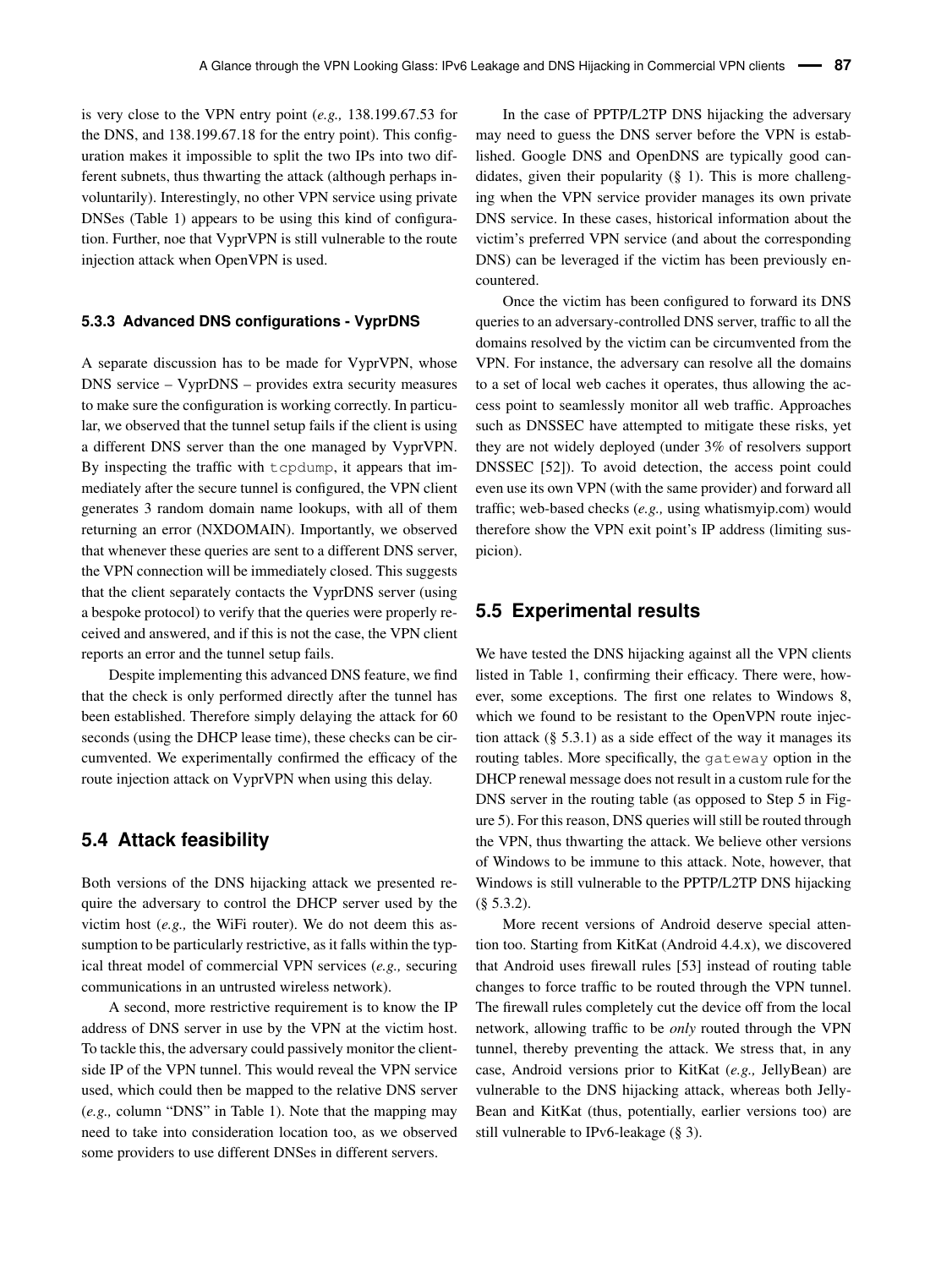Finally, besides VyprVPN (immune to the PPTP/L2TP DNS hijacking § [5.3.2\)](#page-9-1), Astrill VPN deserves a special mention too, as it is the only VPN service we tested that is not vulnerable to both versions of DNS hijacking (*i.e.,* OpenVPN and PPTP/L2TP). The reason is that Astrill, by default, sets the same IP address for both, the DNS server and the VPN tunnel gateway, which makes it impossible for the adversary to produce a split tunnel and fool the victim host into believing that the DNS resides in the local network.

### <span id="page-11-0"></span>**6 Countermeasures**

We now discuss possible countermeasures for the two vulnerabilities.

#### **6.1 IPv6-Leakage**

The simplest countermeasure to IPv6 leakage is disabling IPv6 traffic on the host. Although feasible in some cases, not all OSes (*e.g.,* Android) allow applications to do this. Further, this can only be a short term solution in the face of expanding IPv6 adoption. More sensibly, VPN clients could alter the IPv6 routing table to capture all traffic. As previously mentioned, the DNS resolver also plays a crucial role; disabling AAAA queries would likely have a similar effect (although this would leave other resolver systems vulnerable, *e.g.,* Bit-Torrent trackers that support IPv6). Servers can also assist by exclusively using encrypted communications; this, for example, is the trajectory of Google [\[54\]](#page-14-25). However, this would not deal with all threats, as leakage would still occur.

#### **6.2 DNS hijacking**

To detect DNS hijacking attacks, an approach similar to the SmartDNS could be used. Unlike VyprVPN, though, the client should check the correct functioning of the DNS repeatedly (*e.g.,* every minute), instead of just at the tunnel's initiation. Still, there is always a chance for the client to detect the attack after user information has already leaked (even with fine grained intervals). A similar issue might affect any solution that monitors the host's routing tables for changes. We thus argue VPN clients should adopt more proactive solutions.

A viable option is that implemented on Android KitKat, that is, the use of firewall rules instead of the routing table to tunnel packets through the VPN tunnel. However, completely isolating the end-host from the local network, like KitKat does, may negatively impact the user experience (*e.g.,* this would leave the device unable to access any local network resource).

Plus, the device would not be able to handle DHCP lease renewals, possibly disconnecting it from the Internet.

Another effective solution could be to take complete control of the DNS queries by making sure the DNS server can only be accessed through the tunnel. Configuring the gateway of the virtual interface to be also the DNS resolver (like Astrill does § [5.5\)](#page-10-0) would make it impossible for the adversary to hijack the DNS queries with our attacks.

### **6.3 Tor**

A solution to the attacks presented in this paper would be that of preferring Tor over a VPN. To securely tunnel client traffic, Tor sets up a local proxy that client applications must be explicitly configured to use, instead of using virtual network interfaces (like VPN clients do § [2.4\)](#page-3-1). Client-to-proxy communications happen through the local loop, whereas connections between the local proxy and the Tor network always happen through secure and authenticated TCP sessions (*i.e.,* TLS). DNS queries can be performed directly through Tor, bypassing any locally configured DNS server. This operational mode thwarts all the attacks presented in this paper. For instance, in the case of dual-stack networks, proxy-to-Tor connections that happen through IPv6 would be secured, preventing private data leakage in the clear. Similarly, malicious attempts to hijack the host DNS configuration would be ineffective, as Tor does not use the address resolution mechanism at the host.

A key requirement, however, is that client applications must be correctly configured to use the Tor local proxy for all traffic. For instance, if the web browser does not forward address resolution requests to the proxy, an external observer will learn the user browsing history. For this reason, the recommended Tor client software distribution (the Tor Browser Bundle) includes a pre-configured Firefox that greatly reduces the risk for accidental leakage. Whether other applications can be properly "Torified" to achieve strong anonymity must be decided on a case-by-case basis [\[55\]](#page-14-26). In fact, even tunneling all the application traffic through Tor may not be sufficient to ensure anonymity. For instance, some BitTorrent clients are known to disclose the host IP address directly into the information they send to the tracker and/or to other peers [\[56\]](#page-14-27), independently of any attempt to conceal it through Tor or a VPN tunnel.

Noteworthy projects are Tails and Whonix [\[57,](#page-14-28) [58\]](#page-14-29). These live Linux distributions transparently tunnel all Internet connections through Tor, and feature a range of applications (*e.g.,* browser, instant-messenger, mail client) selected and pre-configured with privacy and anonymity in mind. These distributions also aim to leave no trace of user activity on the host machine, thus thwarting threats such as cold-boot attacks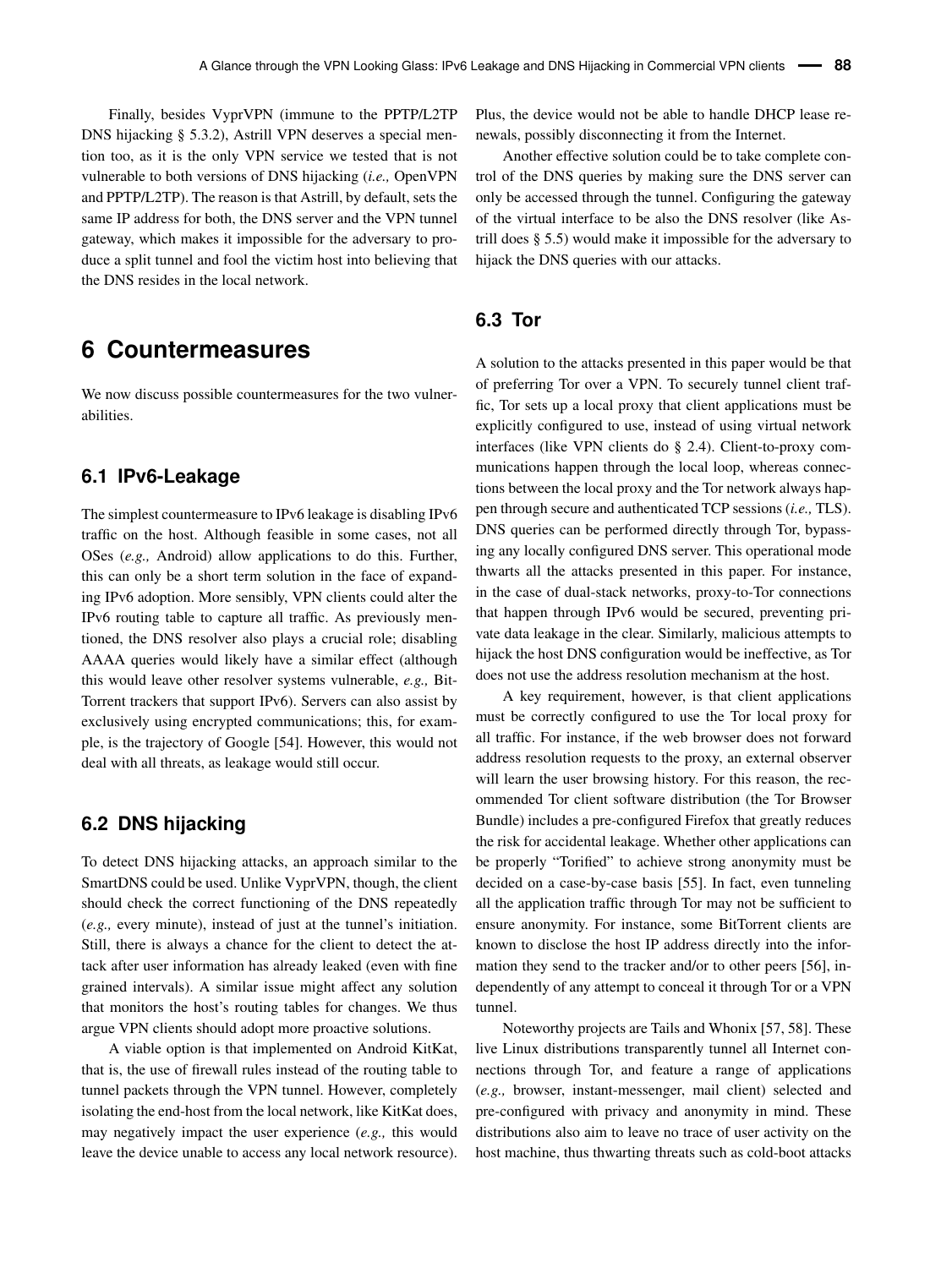and various memory forensic techniques. As such, they represent a viable and vetted option for users looking for hasslefree, system-wide online privacy and anonymity.

#### **6.4 Enterprise VPNs**

Differently from the commercial VPN services surveyed in this paper, an enterprise VPN gives individual employees secure access to their company network. Although enterprise VPNs might be exposed to these attacks, we argue that their impact is rather limited compared to commercial VPN services. Importantly, in this scenario, access to corporate resources is only possible via the secure tunnel. IPv6 traffic leakage is therefore not possible, as connections to the corporate network outside the VPN tunnel are not allowed (assuming all configurations are done correctly). Instead, hijacking the DNS could leak the names of the resources being accessed within the private enterprise network. However, unless the attacker has detailed knowledge of the corporate network, the name resolution will fail, and the user will notice the error and eventually stop using the VPN.

### **7 Related Work**

To the best of our knowledge, Appelbaum *et al.* [\[17\]](#page-13-13) were the first to provide a taxonomy of design issues that should discourage the use of VPN services for achieving privacy and anonymity on the Internet. Among other things, they experimentally observed the problem of IPv6 leakage in certain VPNs. We have built on their work to quantify the exact impact of their observations across multiple applications and VPN service providers. Fazal *et al.* [\[59\]](#page-14-30) describe an attack that allows a rogue client to penetrate a VPN, exploiting VPN clients with a dual-NIC (*i.e.,* a WiFi and an Ethernet adapter) in a WiFi LAN. Gont *et al.* [\[60\]](#page-14-31) describe a number of practices to prevent security exposures in IPv4 enterprise networks resulting from the native IPv6-support of general purpose operating systems. Among them, they show how a rogue client can impersonate an IPv6 router through Router Advertisement messages, and they discuss the potential of VPN traffic leakage on IPv6 [\[19\]](#page-13-18).

Related to our study about IPv6 leakage (§ [4\)](#page-5-0), Krishnamurthy *et al.* [\[40\]](#page-14-12) examine how interconnections between visited sites represent a potential transparent leakage of personal information to third parties. Castelluccia *et al.* [\[47\]](#page-14-18) instead show how targeted ads expose private user data, allowing the accurate reconstruction of user interest profiles. Olejnik *et al.* [\[61\]](#page-14-32) experimentally study the uniqueness of web browsing histories, revealing that a large percentage of users have unique browsing histories. Perito *et al.* [\[62\]](#page-14-33) investigate how usernames allow multiple service profiles belonging to the same user to be linked. Eckersley [\[63\]](#page-14-34) studies web browser fingerprinting. To the best of our knowledge, we are the first to experimentally show how the most popular VPN services available today are vulnerable to this attack (§ [3.2\)](#page-4-0), to quantify the leakage of popular applications (§ [4\)](#page-5-0), and to study the effectiveness of two new DNS hijacking attacks (§ [5\)](#page-7-0).

# **8 Conclusions, lessons learned and future work**

In this paper we have presented an experimental evaluation of commercial VPN services. Whereas our work initially started as a general exploration, we soon discovered that a serious vulnerability, IPv6 traffic leakage, is pervasive across nearly all VPN services. In many cases, we measured the entirety of a client's IPv6 traffic being leaked over the native interface. A further security screening revealed two DNS hijacking attacks that allow us to gain access to all of a victim's traffic. The most alarming situation is where individuals use VPN services to protect themselves from monitoring in oppressive regimes. In such cases, users who believe themselves to be anonymous and secure will be in fact fully exposing their data and online activity footprint. In countries with state-maintained network infrastructures, it is likely that such monitors could take on the role of any of our adversarial models.

Throughout this study we realised that another worrying aspect of today's market of VPN services is the large misinformation end users are exposed to, which makes it hard for them to properly tell apart vague and bold claims typical of product advertisement campaigns with actual facts. For instance, a simple Google query such as "Tor vs VPN" returns, on the topmost positions, a number of web pages that are not affiliated with the Tor community in any way, even including one from a commercial VPN service provider website stating that, to achieve better privacy protection, a VPN service is likely a better option with respect to Tor.

In order to improve the current situation it is of primary importance to better reach out to the general public through active information campaigns. We believe that a more privacy conscious customer base would force VPN service providers to take serious actions towards securing their services and clients against issues that have been known to the community for a long time [\[17,](#page-13-13) [18\]](#page-13-14). At the same time, users would be able to choose the combination of technologies that better suit their needs.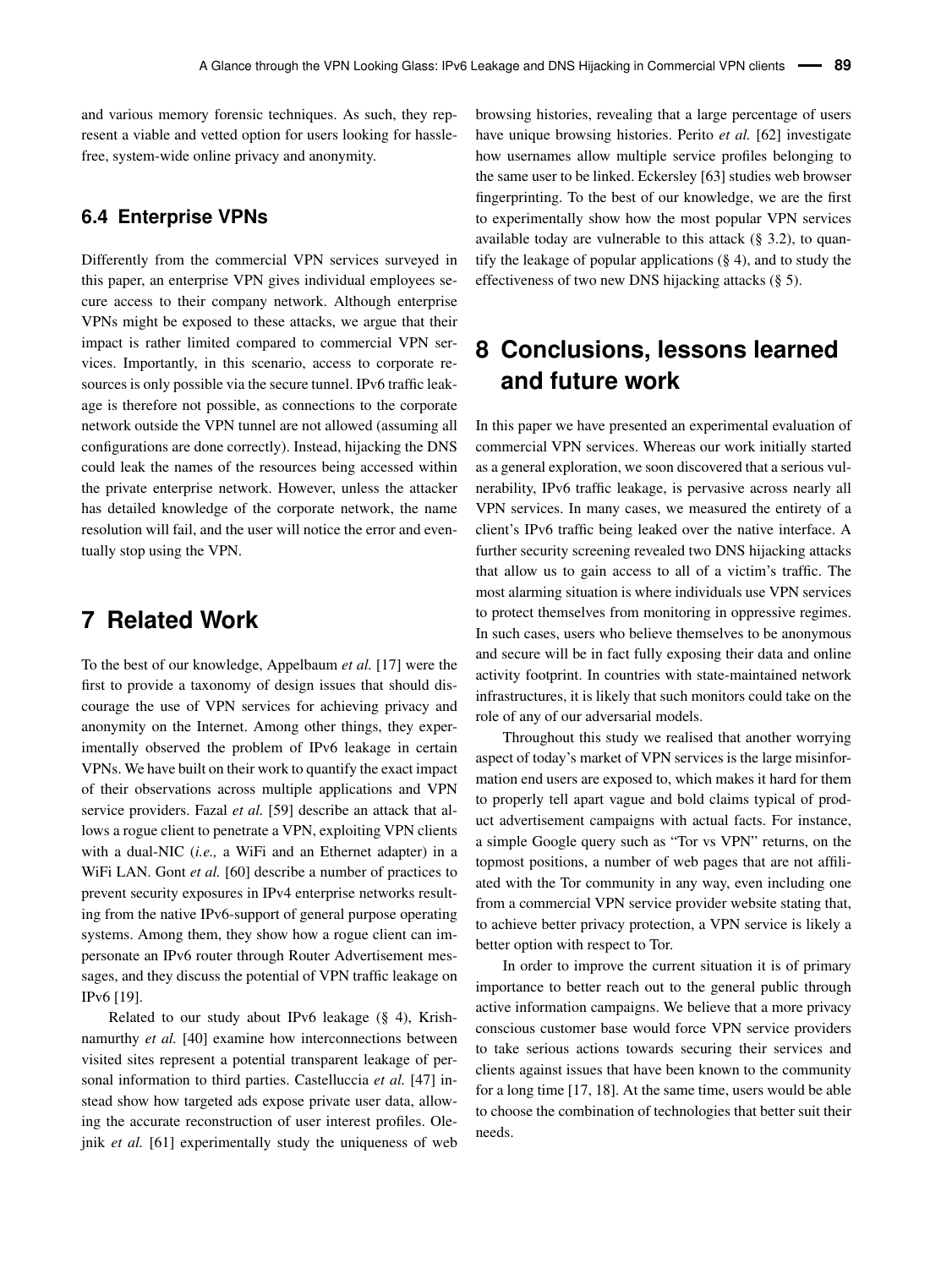We believe providing end-users with easily understandable proof of the security (or insecurity) of their VPN services may help mitigate this issue further. We will therefore continue analysing the interconnection between the VPN client and the host operating system, looking for other unusual and unpredictable interactions. In parallel, we will devise new attack strategies, so as to better understand how a concerted effort could undermine VPN security. Our long term goal is to integrate these findings into a user-friendly testing toolkit allowing end users to directly and independently measure the "quality and reliability" of their providers.

## **Ethical Considerations**

Most data we have collected does not raise ethical concerns, as we have primarily probed public services via our own VPN service accounts. The only exception is our collection of Bit-Torrent users' IP addresses. This was necessary to quantify the ubiquity of VPN users; collecting user IP addresses could not be avoided as it was our only means to measure the usage of VPNs (by comparing against exit point IPs). Although not ideal, we believe it has provided valuable insight into wider privacy issues amortising the risk. To mitigate this issue, all data was securely stored and used *solely* for the aggregated analysis shown in Figure [4.](#page-7-1) All data was subsequently deleted.

## **Acknowledgements**

We would like to thank our shepherd, Paul Syverson, and the anonymous reviewers for their insightful comments and suggestions.

### **References**

- <span id="page-13-0"></span>[1] "Global surveillance disclosures (2013-present)," [http://en.](http://en.wikipedia.org/wiki/Global_surveillance_disclosures_(2013-present)) [wikipedia.org/wiki/Global\\_surveillance\\_disclosures\\_\(2013](http://en.wikipedia.org/wiki/Global_surveillance_disclosures_(2013-present)) [present\).](http://en.wikipedia.org/wiki/Global_surveillance_disclosures_(2013-present))
- <span id="page-13-1"></span>[2] R. Clayton, S. J. Murdoch, and R. N. Watson, "Ignoring the Great Firewall of China," in *Proceedings of the 6th Workshop on Privacy Enhancing Technologies*. Springer, 2006, LNCS vol. 4258, pp. 20–35.
- <span id="page-13-12"></span>[3] S. Khattak, M. Javed, S. A. Khayam, Z. A. Uzmi, and V. Paxson, "A Look at the Consequences of Internet Censorship Through an ISP Lens," in *Proceedings of the 14th Conference on Internet Measurement*. ACM, 2014, pp. 271–284.
- <span id="page-13-2"></span>[4] C. Abdelberi, T. Chen, M. Cunche, E. Decristofaro, A. Friedman, M. A. Kaafar *et al.*, "Censorship in the Wild: Analyzing Internet Filtering in Syria," in *Proceedings of the 14th Confer-*

*ence on Internet Measurement*. ACM, 2014, pp. 285–298.

- <span id="page-13-3"></span>[5] R. Dingledine, N. Mathewson, and P. Syverson, "Tor: The second-generation Onion Router," in *Proceedings of the 13th USENIX Security Symposium*. USENIX Association, 2004, pp. 303–320.
- [6] R. Stedman, K. Yoshida, and I. Goldberg, "A user study of off-the-record messaging," in *Proceedings of the 4th Symposium on Usable Privacy and Security*. ACM, 2008, pp. 95–104.
- [7] "Whispersystems," [https://whispersystems.org.](https://whispersystems.org)
- <span id="page-13-5"></span>[8] "BestVPN," [https://www.bestvpn.com.](https://www.bestvpn.com)
- <span id="page-13-4"></span>[9] "Ultrasurf: the definitive review," [https://blog.torproject.org/](https://blog.torproject.org/blog/ultrasurf-definitive-review) [blog/ultrasurf-definitive-review.](https://blog.torproject.org/blog/ultrasurf-definitive-review)
- <span id="page-13-6"></span>[10] "Five Best VPN Service Providers," [http://lifehacker.com/](http://lifehacker.com/5935863/five-best-vpn-service-providers) [5935863/five-best-vpn-service-providers,](http://lifehacker.com/5935863/five-best-vpn-service-providers) 2014.
- <span id="page-13-7"></span>[11] "10 Reasons to Use a VPN for Private Web Browsing," [http:](http://netforbeginners.about.com/od/readerpicks/tp/Reasons-to-Use-a-VPN-Service.htm) [//netforbeginners.about.com/od/readerpicks/tp/Reasons-to-](http://netforbeginners.about.com/od/readerpicks/tp/Reasons-to-Use-a-VPN-Service.htm)[Use-a-VPN-Service.htm.](http://netforbeginners.about.com/od/readerpicks/tp/Reasons-to-Use-a-VPN-Service.htm)
- <span id="page-13-8"></span>[12] "Naked Security Blog: What is your phone saying behind your back?" [http://nakedsecurity.sophos.com/2012/10/02/](http://nakedsecurity.sophos.com/2012/10/02/what-is-your-phone-saying-behind-your-back) [what-is-your-phone-saying-behind-your-back.](http://nakedsecurity.sophos.com/2012/10/02/what-is-your-phone-saying-behind-your-back)
- [13] "Firesheep," [http://en.wikipedia.org/wiki/Firesheep.](http://en.wikipedia.org/wiki/Firesheep)
- <span id="page-13-9"></span>[14] "Session hijacking," [http://en.wikipedia.org/wiki/Session\\_](http://en.wikipedia.org/wiki/Session_hijacking) [hijacking.](http://en.wikipedia.org/wiki/Session_hijacking)
- <span id="page-13-10"></span>[15] N. Sastry, J. Crowcroft, and K. R. Sollins, "Architecting Citywide Ubiquitous Wi-Fi Access," in *6th Workshop on Hot Topics in Networks*. ACM, 2007.
- <span id="page-13-11"></span>[16] "5 Best VPNs in China," [http://www.bestvpn-china.com/blog/](http://www.bestvpn-china.com/blog/9690/5-best-vpns-in-china-2014-update/) [9690/5-best-vpns-in-china-2014-update/.](http://www.bestvpn-china.com/blog/9690/5-best-vpns-in-china-2014-update/)
- <span id="page-13-13"></span>[17] J. Appelbaum, M. Ray, K. Koscher, and I. Finder, "vpwns: Virtual pwned networks," in *2nd USENIX Workshop on Free and Open Communications on the Internet*. USENIX Association, 2012.
- <span id="page-13-14"></span>[18] M. Marlinspike, "Divide and Conquer: Cracking MS-CHAPv2 with a 100% success rate," [https://www.cloudcracker.com/](https://www.cloudcracker.com/blog/2012/07/29/cracking-ms-chap-v2) [blog/2012/07/29/cracking-ms-chap-v2,](https://www.cloudcracker.com/blog/2012/07/29/cracking-ms-chap-v2) 2012.
- <span id="page-13-18"></span>[19] F. Gont, "Virtual Private Network (VPN) traffic leakages in dual-stack hosts/networks," 2012.
- <span id="page-13-15"></span>[20] "Best VPN: 4 ways to prevent a DNS leak when using VPN," [https://www.bestvpn.com/blog/5184/4-ways-to-prevent-a](https://www.bestvpn.com/blog/5184/4-ways-to-prevent-a-dns-leak-when-using-vpn)[dns-leak-when-using-vpn.](https://www.bestvpn.com/blog/5184/4-ways-to-prevent-a-dns-leak-when-using-vpn)
- <span id="page-13-16"></span>[21] A. Serjantov and P. Sewell, "Passive attack analysis for connection-based anonymity systems," in *Proceedings of the 8th European Symposium on Research in Computer Security*. Springer, 2003, LNCS vol. 2808, pp. 116–131.
- [22] B. N. Levine, M. K. Reiter, C. Wang, and M. Wright, "Timing attacks in low-latency mix systems," in *Proceedings of the 8th International Conference on Financial Cryptography*. Springer, 2004, LNCS vol. 3110, pp. 251–265.
- [23] S. J. Murdoch and P. Zieliński, "Sampled traffic analysis by internet-exchange-level adversaries," in *Proceedings of the 7th Privacy Enhancing Technologies Symposium*. Springer, 2007, LNCS vol. 4776, pp. 167–183.
- <span id="page-13-17"></span>[24] A. Johnson, C. Wacek, R. Jansen, M. Sherr, and P. Syverson, "Users get routed: Traffic correlation on Tor by realistic adversaries," in *Proceedings of the 2013 Conference on Computer & Communications Security*. ACM, 2013, pp. 337–348.
- [25] R. Dingledine, N. Hopper, G. Kadianakis, and N. Mathewson, "One fast guard for life (or 9 months)," in *7th Workshop on*